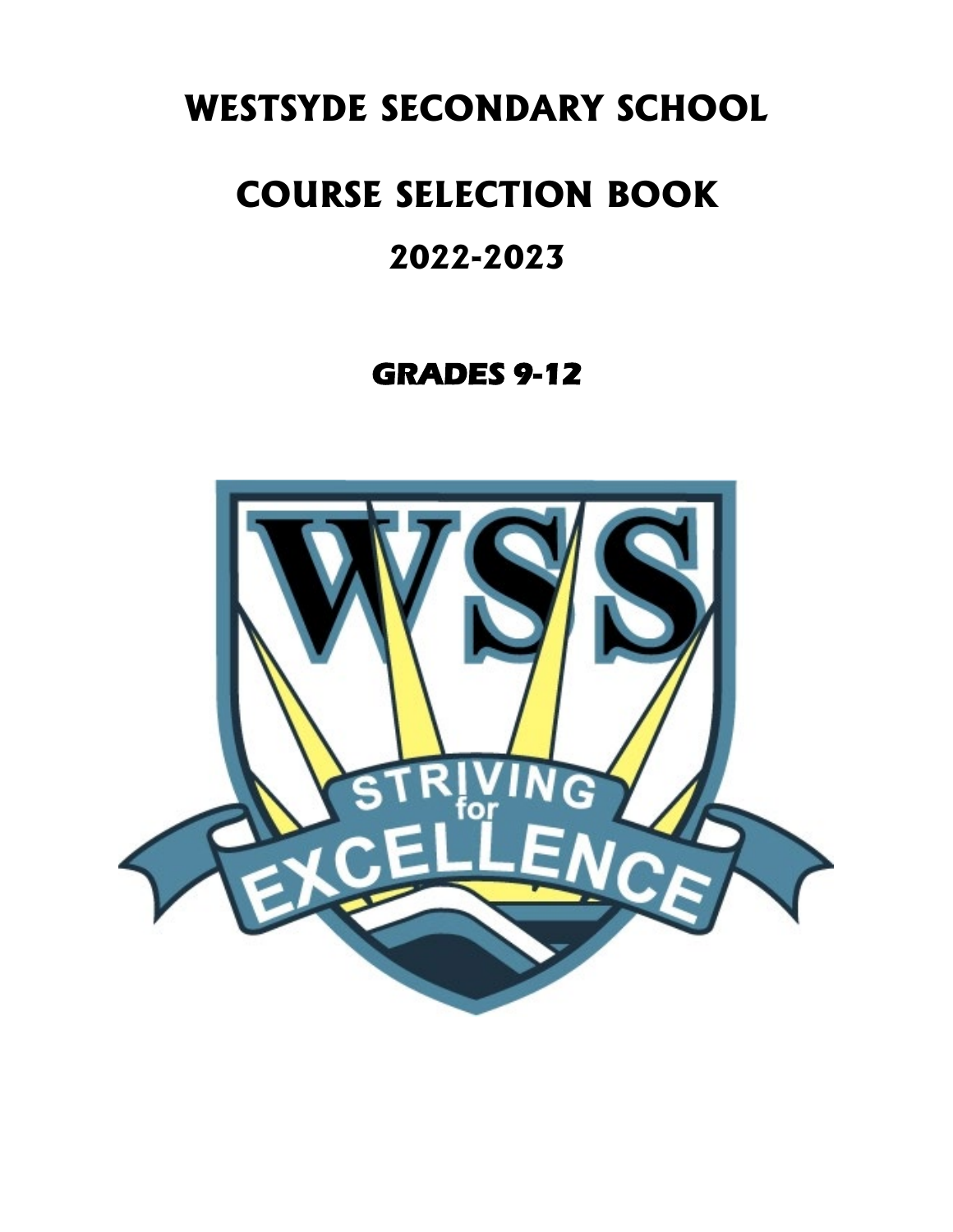# Table of Contents

| MFTAI | $\dots 28$ |
|-------|------------|
|       |            |
|       |            |
|       |            |
|       |            |
|       |            |
|       |            |
|       |            |
|       |            |
|       |            |
|       |            |
|       |            |
|       |            |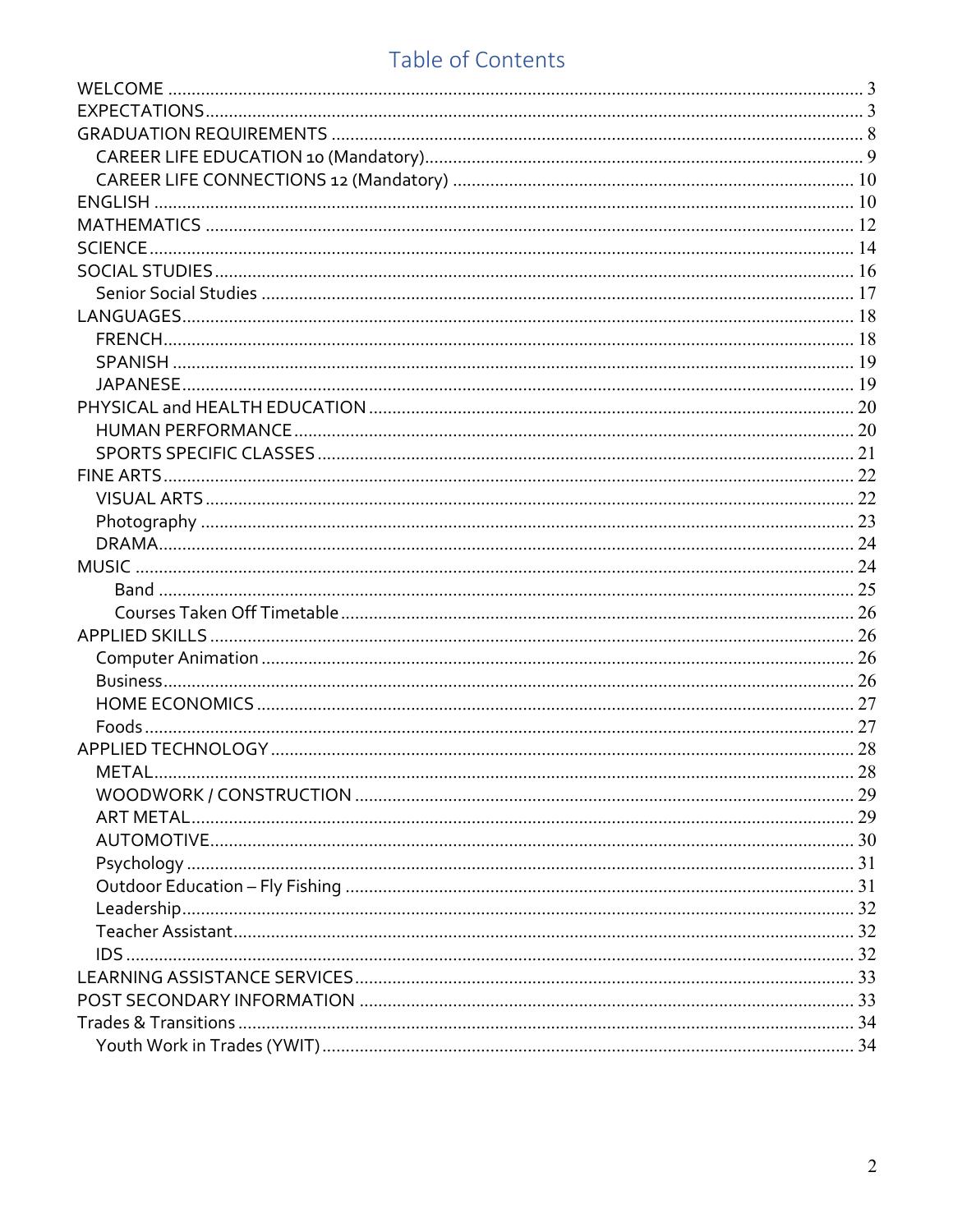# **WELCOME**

### <span id="page-2-0"></span>**ADMINISTRATION COUNSELLING**

Principal: Mr. Chris Preymak Counsellor: Mrs. Betty Lapeyre (last names A-K) Vice-Principal: Mrs. Michelle Mattes Counsellor: Mr. Matt Marra (last names L-Z) Counselling Secretary: Ms. Jodi Fiskar Trades and Transitions Coordinator: Mr. Chris Gremaud

The best opportunities for a student's future are based on the successful completion of a strong, well-planned program in secondary school. Westsyde Secondary School offers a complete academic program with flexibility to meet your son/daughter's individual needs. However, the school cannot do it all; interest, involvement, support, and guidance of parents have never been more important.

We hope you will begin your involvement by studying this handbook and emphasizing to your child the importance of his/her secondary school years. Working together, we can make certain that all students will meet their educational objectives.

### **EDUCATIONAL AND PERSONAL COUNSELLING**

At Westsyde Secondary School, students are assigned to one of our counsellors who is responsible for both male and female students. However, students may choose to see either counsellor. If students wish to see a Counsellor, they should drop by the Counselling Office either before school, noon hour or after school and make an appointment with the counselling secretary. We will treat all matters in an understanding and strictly confidential manner.

Some of the services we can provide include course planning, learning assistance referrals, peer support, organizational support and study skills.

Parents are welcome to consult with counsellors at any time. Contact can be made either by phone or in person. Appointments can be made by calling the school at 250-579-9271.

# **EXPECTATIONS**

### **LEARNING**

<span id="page-2-1"></span>The keys to success for all students at Westsyde Secondary are:

- BEING on time;
- **BEING** prepared for class;
- **BEING attentive and on task during class;**
- BEING up to date with homework completion;
- BEING respectful and positive;
- **BEING** involved.

### **THE FIRST DAY OF SCHOOL**

On the first day of school, students are to report to their homeroom, where they will be given their timetable. Homerooms will be posted in the hallways. The opening time for the first day will be advertised in the newspaper.

### **THE SCHOOL DAY**

Please see the school website at http://wss.sd73.bc.ca for school hours, breaks and lunchtime schedule. This information will be given to students on the first day of school. On the first day of school, students will receive a blank timetable displaying the block rotation with block and break/lunch times, and the "Connections"time slotted for Wednesday afternoon in homeroom.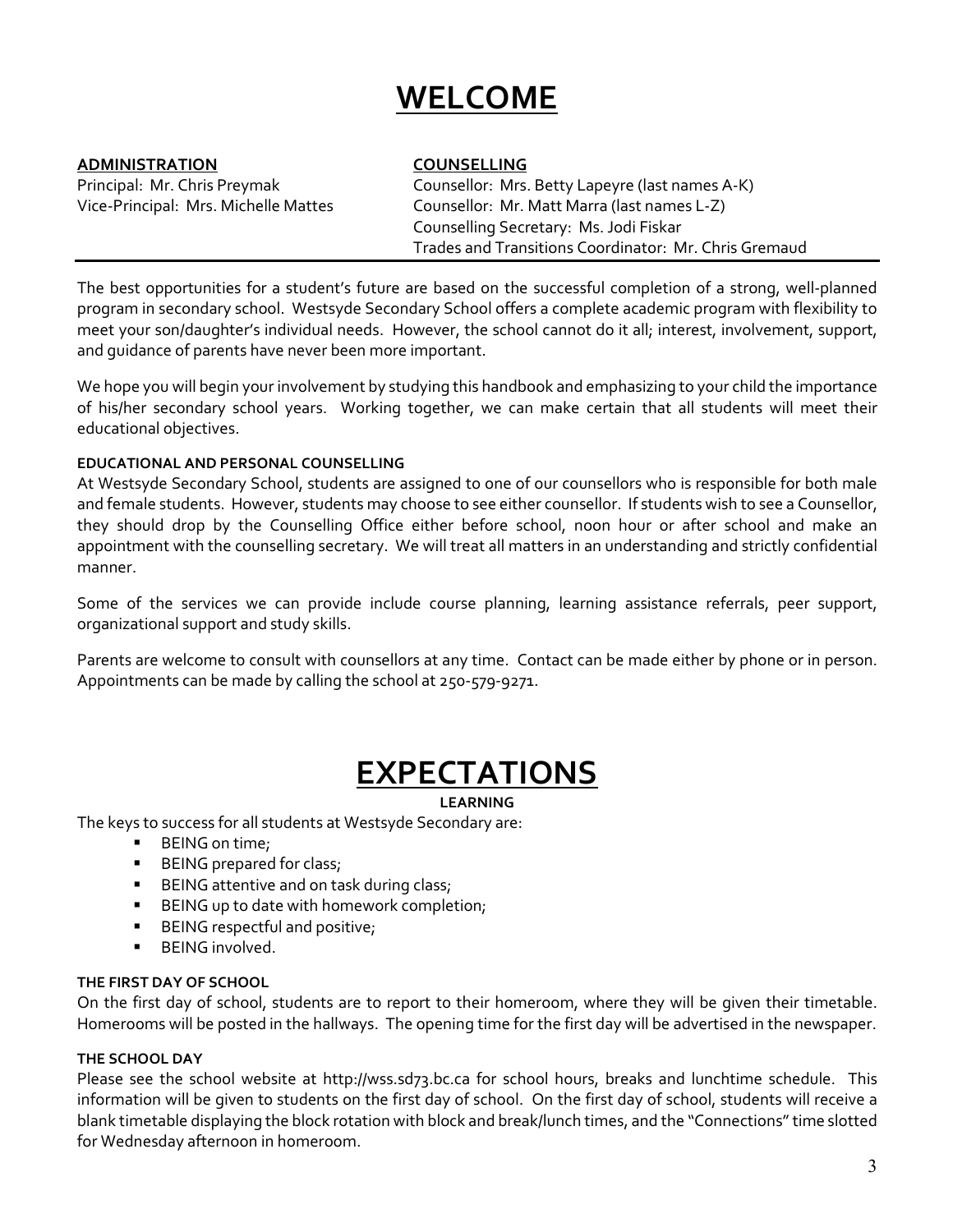### **SCHOOL TIMETABLE**

Students will take a total of eight full course equivalents each year, four each semester or two each quarter. The first semester runs from the beginning of September to the end of January and the second semester runs from early February to the end of June. If the school runs a quarter system schedule, the dates are roughly as follows:  $Q_1$  = Sept 6-Nov 16; Q2 = Nov 17-Feb 3; Q3 = Feb 4-Apr 21; Q4 = Apr 22-June 29

### **COURSE SELECTION AND MAKING COURSE CHANGES**

Trying to offer students as much choice as possible is a challenge – a challenge with definite limitations. Even though we try to make a wide variety of course work, some courses can be offered only if demand is sufficient, and teachers are available. Thus, not all courses described in this booklet may be offered.

Often class numbers are crucial. Movement of even a few students can seriously complicate things. For these reasons, we expect that once students have made their choices, they must be prepared to complete their courses. We **do not** have the luxury of having students sign up for a course "to see what it's like" and then deciding to change several weeks or months later if they don't like it.

Every student has a timetable and must follow it. Each student is given as much opportunity as possible to select a suitable course program. Once the final selection is made, the student has a commitment and is expected to live up to it. Only under very special circumstances may a student be permitted to change a course; such a change may ONLY be arranged by the student's counsellor and with the approval of the administration and the parents.

*It is important to plan your courses with thought and consideration. The courses you select during high school will provide opportunities for future vocational and educational choices. Students should select courses and programs that will enable them to meet their goals. Students and parents are encouraged to discuss their educational choices with both counsellors and teachers.*

### **ATTENDANCE**

Students are expected to attend on time and prepared to work at all classes. Parents are requested to telephone the school if the student is going to be absent. All unexcused absences at WSS will have a computerized callout to the student's home the day of the absence. Planning of a family holiday, which does not conflict with school attendance is appreciated and expected. Where circumstances require a student to be absent for any reasons other than illness, please contact the administration prior to the date of absence. It is important to note that students are responsible for all work covered when they are absent. If a student must be away from a school, a Planned Absence form must be completed and returned to Administration in the Main Office. Planned Absence Forms are available in the Main Office or online at www.wss.sd73.bc.ca.

### **EARLY DISMISSAL – SIGNING "IN" or "OUT"**

Students are expected to "SIGN IN" at the office if they arrive at school after classes have started. Once students have arrived at school, they must "SIGN OUT" if they are leaving before 2:55 pm. Before signing out, students must present a parent permission note or a telephone call to the Main Office from the parent is required. If possible, please book all appointments outside of school hours or on non-instructional days.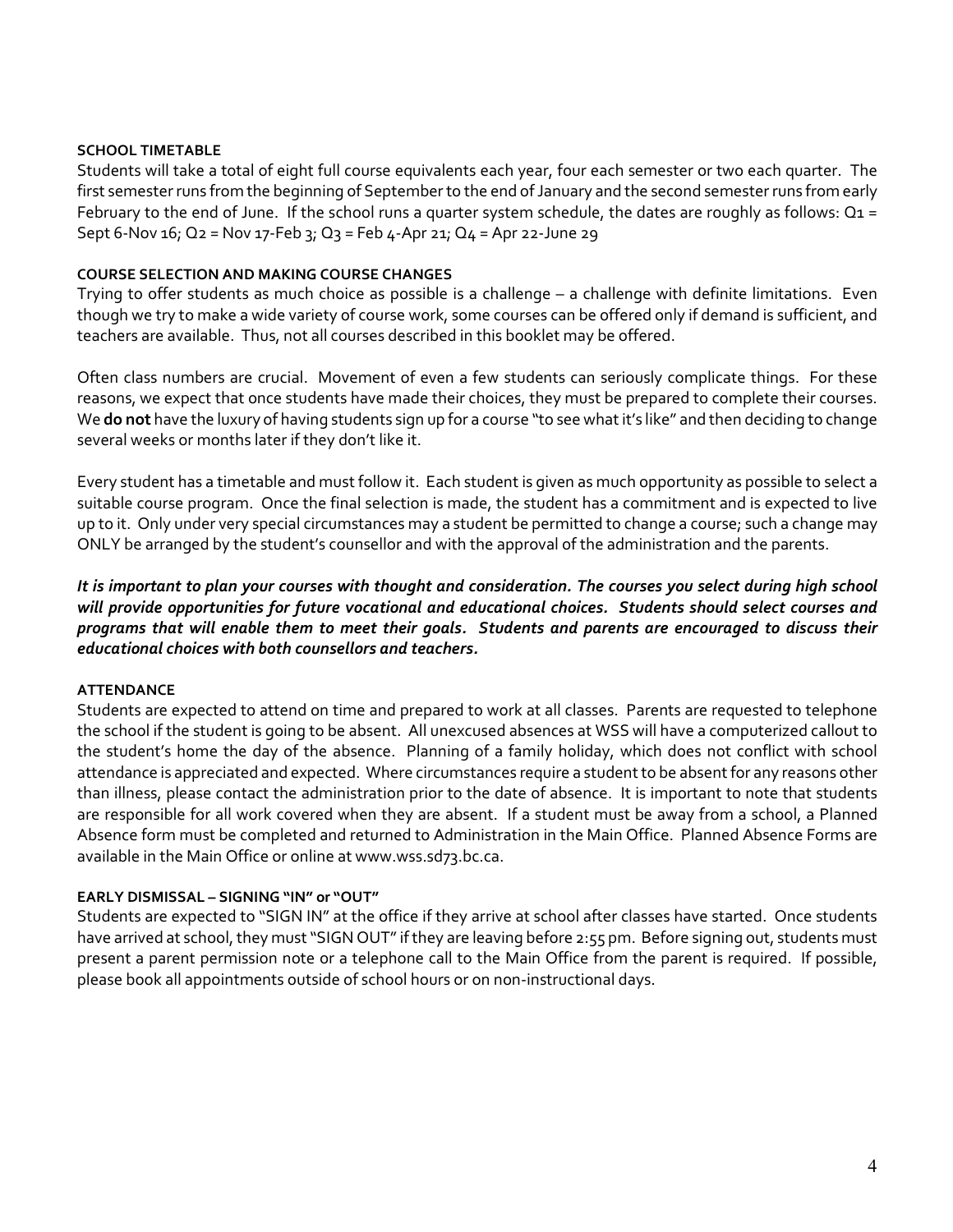### **REPORTING AND GRADING**

Westsyde Secondary School issues four Report Cards a year. Both achievement and effort honour rolls are assessed. They are reported as follows:

| <b>LETTER</b><br><b>GRADE</b> | <b>PERCENTAGE</b>       | <b>EFFORT</b>              |
|-------------------------------|-------------------------|----------------------------|
| A                             | 86% to 100%             | $G = Good$                 |
| в                             | 73% to 85%              | $S = Satisfactory$         |
| C+                            | 67% to 72%              | N = Needs Improvement      |
|                               | 60% to 66%              | <b>RM=Requirements Met</b> |
| C-                            | 50% to 59%              |                            |
|                               | 0% to 49%               |                            |
|                               | In progress (see below) |                            |

An "I" is assigned when a number of assignments or tests have yet to be completed. The student is given the assignments, as well as a timeline for completing them. Once the timeline has passed and/or the assignments completed, the "I" mark is changed to a percentage mark.

### **CRITERIA FOR ACADEMIC HONOUR ROLL Grades 8 and 9:**

- 1. Must be enrolled in THREE (3) curriculum-based courses.
- 2. Must have at least  $3 A's$ ;  $1 B$ Grade 8 - if two Grade 8 mosaics courses are on the Report Card the lowest mosaic will not be included
- 3. **Not eligible** for Academic Honour Roll if failed a course and/or if there is an "I" on the Report Card.

### **CRITERIA FOR ACADEMIC HONOUR ROLL Grades 10, 11 and 12:**

- 1. Must be enrolled in THREE (3) curriculum-based courses.
- 2. Courses not included in Academic Honour Roll.
	- a) Peer Tutoring
	- b) Teacher Assistant
	- c) Leadership
	- d) IDS
	- e) Youth Work in Trades
	- f) Work Experience
	- g) Any on-line course.
- 3. Students must **not have failed** any course during the reporting period.
- 4. **GRADES 10 and 11:** Average mark must be 86% (85.5% or over will be rounded up).
- 5. **GRADE 12**: Average mark must be 80% (79.5% or over will be rounded up).
- 6. **Not eligible** for Academic Honour Roll if failed a course and/or if there is an "I" on the Report Card.

### **CRITERIA FOR EFFORT HONOUR ROLL Grades 8 – 12:**

- 1. Students must be enrolled in THREE (3) or more courses per semester.
- **2.** MUST have "G" in ALL courses; EXCLUDED are Mosaic 8 and any on-line course.

### **COURSE CHALLENGE**

The purpose of challenging a course is to permit students who have already acquired the appropriate learning elsewhere to obtain credit for a Grade 11 or 12 course. Students who request the opportunity to challenge a course must be able to give strong and compelling evidence that they will succeed in the challenge and that it is in their best interest. Challenging is not intended to be a way for students to improve their course mark nor as a means of acceleration. For further information, please contact the school Principal.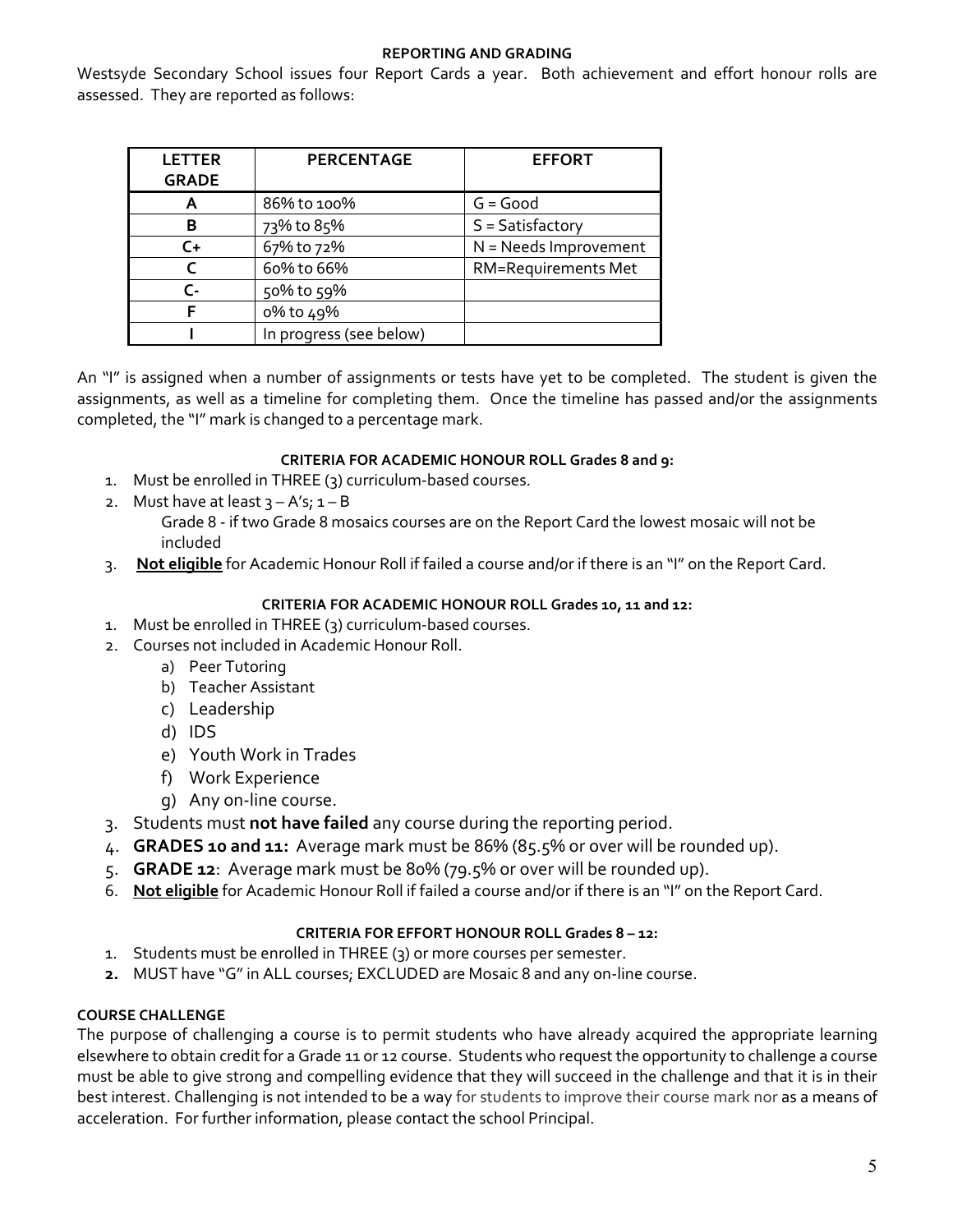### **COURSE EQUIVALENCY**

The purpose of equivalency is to recognize valid credentials at the Grades 10, 11 and 12 levels acquired by students from other educational jurisdictions (i.e., Toronto Conservatory of Music) outside the regular school system. All students who can provide a credential or document to support their equivalency request are entitled to an equivalency review. The process will not recognize undocumented prior learning. For further information, please see your school counsellor.

### **HOMEWORK**

Home study is a valuable routine to establish. It is more than simply doing homework as it arises. Often parents are at a disadvantage when asking their son/daughter whether they have homework and often receive the answer "No" to the question "Do you have any homework". A more effective way to approach home study is to set up a regular time, in consultation with your son/daughter that is in place each day regardless of whether or not they have specific homework. They are expected to use the allotted time whether they have specific homework that day or not. Home study would involve specific homework completion, working on projects/long term assignments, preparing for upcoming tests and/or review. By committing to establishing a regular home study time and routine it reduces the inevitable conflict over whether there is specific homework on a particular day and helps to establish a more useful and long-lasting routine built around home study.

### **PARENT-TEACHER STUDENT INTERVIEWS**

Two formal parent/teacher/student interview sessions are scheduled each year. The purpose of these sessions is to provide parents and students an opportunity to discuss their student's progress. Parents are also encouraged to contact the teacher at any time during the school year.

### **LOCKERS**

We are pleased to offer you the use of a school locker while enrolled at Westsyde Secondary School. With use of this locker the following guidelines apply:

- The locker assigned to you is for your use only. No one else's belongings can be kept in your locker.
- Lockers are assigned annually according to A-block in semester one.
- You are not permitted to switch lockers without direct administration approval.
- You can use a combination lock to keep your belongings safe, but the combination must be given to your homeroom teacher and will be kept in the office records.
- If you use a key-lock, an extra key must be kept in the office. If your key/combination is not recorded, then it may be necessary to cut off your lock to gain access to your locker.
- Lockers are the property of the school and student are given the privilege of using them. Please note that administration can access lockers at any time for a variety of reasons. Student consent is not required.
- The following items cannot be kept in your locker:
	- o anything deemed by the school to be dangerous (such as anything that could be used as a weapon)
	- o anything illegal (such as non-prescribed drugs, alcohol, or stolen property).

If these items are found to be in your locker the school administration and/or RCMP will seize them, and appropriate disciplinary action will be taken.

### **TEXTBOOK DEPOSIT**

A learning resources deposit shall be collected from secondary students to be held against lost or damaged learning resources. The textbook deposit will be \$50 per student to a maximum of \$100 per family, which will be held by the school until the student graduates or withdraws from the school provided that the textbooks are returned in a suitable condition at the end of each semester or school year. If the textbooks are damaged or not returned at the end of the semester or school year, the school will not refund the original deposit and may charge an additional deposit of \$50 per student to a maximum of \$100 per family at the beginning of the following semester or school year.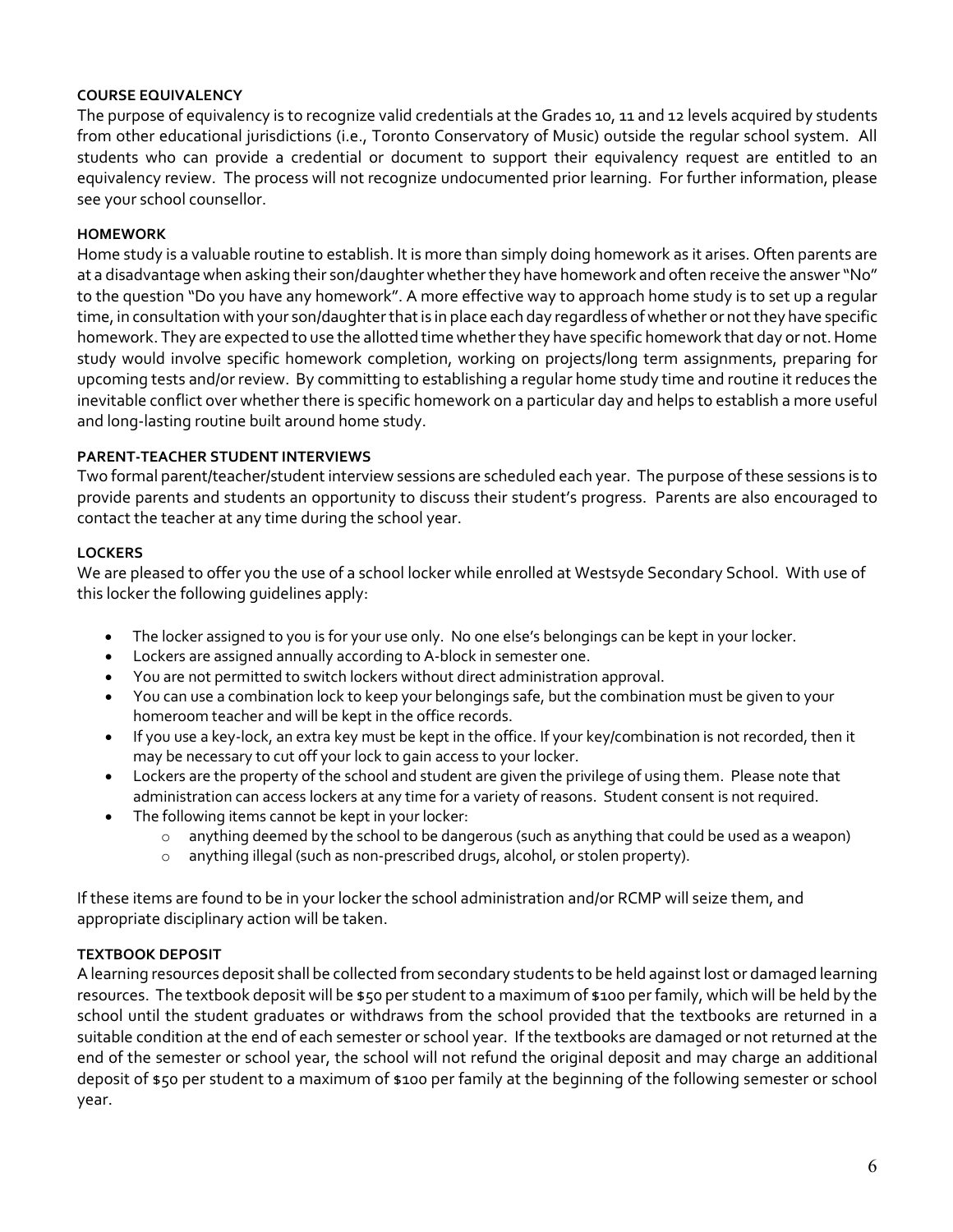### **P.A. ANNOUNCEMENTS – MESSAGES**

P.A. announcements will be made only at specific times each day. It is important that they be listened to and heard by all students. We cannot interrupt classes with personal messages for students, although emergency messages will be considered. A school phone, outside the Counselling Office, is available for local calls, outside of class time. The office telephones are available to students only in case of emergencies or when on school business.

### **COMPUTER USE AND INTERNET ACCESS**

WSS offers students the use of computers and access to the Internet. The library is open for student use before school, at lunch hour and after school. Internet access is available to all students with parental permission. An Internet Access Agreement must be signed by all students. Students who violate the agreement and acceptable use may have their privileges suspended or removed.

### **CELL PHONES, I-PODS, MP-3 PLAYERS**

The WSS TECHNOLOGY POLICY is intended to address the **appropriate use** of all electronic devices during our regular school day. To that end, the following expectations must be adhered to with regards to proper and responsible technology use:

- 1. Cell phone use (both verbal and texting) is **not permitted** at WSS during instructional time unless it is at the discretion of the individual teacher for educationally related reasons. Failure to comply with this policy will result in the confiscation of the phone and it will be turned into the office for follow-up from our administration.
- 2. Cell phone use (both verbal and texting) will be **permitted** in the school during non-instructional time (before school/long break/lunch/after school).
- 3. The use of music devices such as IPOD's and MP3 players can only be used during class time **at the discretion of the individual teacher**. Failure to comply with this policy will result in the confiscation of the device and it will be turned into the office for follow-up from our administration.
- 4. The use of cameras and imaging devices are **not allowed at WSS at anytime during the school day** unless under the direct supervision of a teacher for educational reasons only. Such permission will also include appropriate waiver forms for student consent/release of images.
- 5. Students who consistently and/or repeatedly violate this policy may have their ability to bring their personal device to school suspended, revoked or be subject to special conditions surrounding their possession of the device at school. These measures are taken when a student consistently refuses to follow classroom rules and teacher direction in the classroom over the acceptable use of the device, or when a student has been found to use the device in an inappropriate manner. (Eg. bullying and harassing texting behaviour, taking pictures or videos without permission and/or refusing to give their device to a teacher or administrator when requested)

Our goal at WSS is to **promote 'responsible use'** of all technology devices and we aim to support this goal through educating our students.

### **SCHOOL ACTIVITIES AND CLUBS**

Westsyde Secondary School offers a wide range of school activities. We encourage as many students as possible to become involved in our school teams, intramurals at lunch hour and school clubs. Listen to the school announcements to sign up.

### **SCHOLARSHIPS AND BURSARIES**

The Counselling Department in conjunction with the district produces a comprehensive list of local awards and sources of financial aid. Counsellors are available to assist students in the preparation of applications. School District #73 has various scholarship and bursary information on their webpage.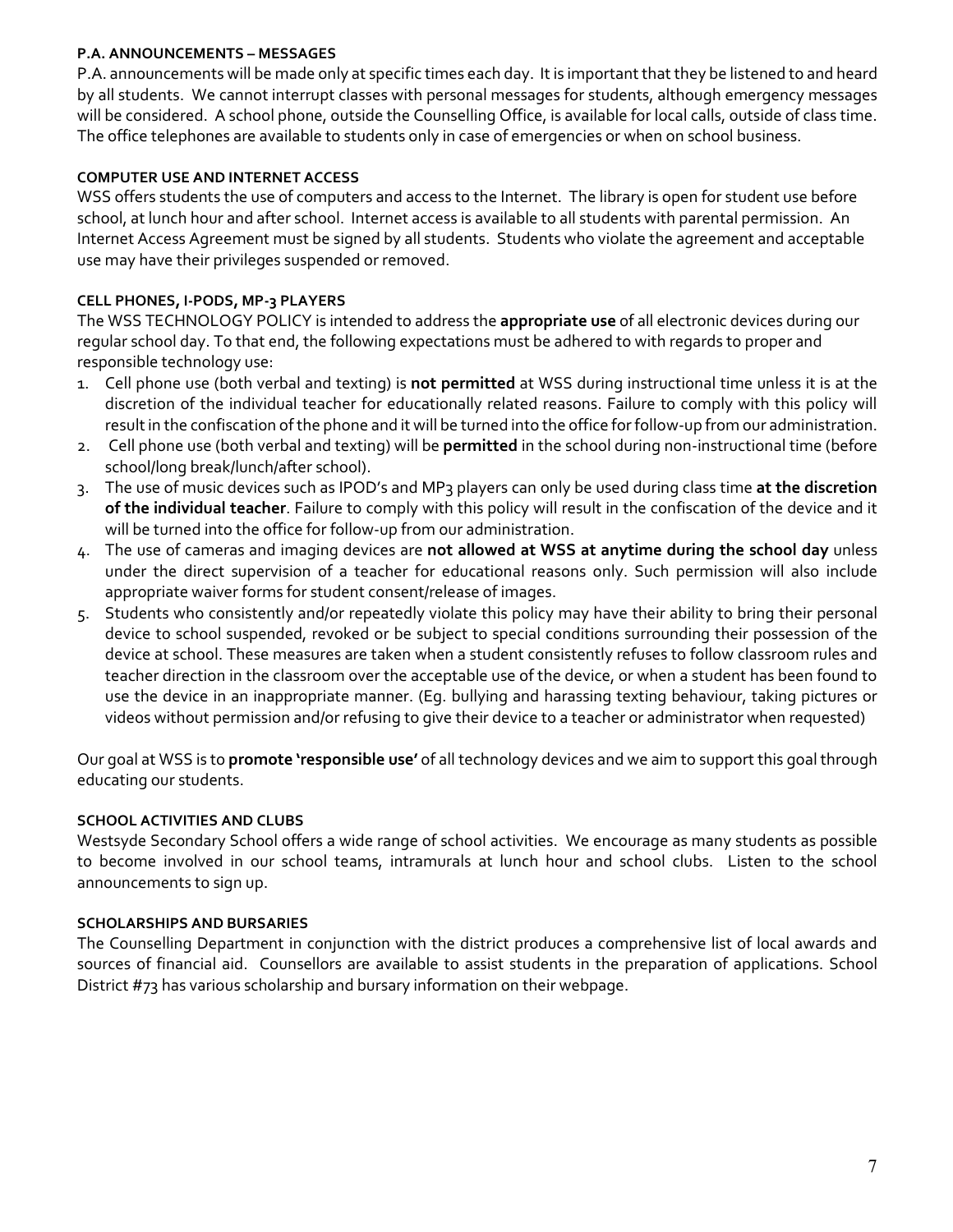### **EXTERNAL COURSES / CREDITS**

Credits towards graduation may be earned for successfully completing a wide range of activities that students participate outside of school. The Ministry has approved many courses and programs from diverse, communitybased learning activities wherein the student can receive credit for the courses taken. Some of these external courses are: ICBC Driving Training, Boating 11B, Ski Instructor, Snowboard Instructor, Cadet, Girl Guides, Air Cadets. Please see your counsellor for a complete list of external credits.

# **GRADUATION REQUIREMENTS**



<span id="page-7-0"></span>Students accumulate credits for Grade 10, 11 and 12 courses. A total of 80 credits are required for graduation. **Of the 80 credits needed for graduation, at least 20 credits must be at the Grade 12 level, including a Grade 12 English course, Career Life Connections 12 and twelve other credits.** 

The 80 credits are comprised of the following:

| <b>REQUIRED COURSES (48 credits required)</b>                                                    | <b>Credits</b> |
|--------------------------------------------------------------------------------------------------|----------------|
| English 10: Composition 10, plus one of Creative Writing 10, New Media 10,                       |                |
| or Literary Studies 10<br>[2 credits each $x$ 2] =                                               | 4              |
| English 11: one of Creative Writing 11, New Media 11, Literary Studies 11                        |                |
| or Communications 11                                                                             | 4              |
| English 12 or English 12 First Peoples                                                           | 4              |
| Social Studies 10<br>٠                                                                           | 4              |
| One Senior Social Studies: one of 20 <sup>th</sup> Century World History, BC First Peoples,<br>٠ |                |
| Economic Theory, Genocide Studies, Law Studies,                                                  |                |
| Political Studies, or Social Justice                                                             | 4              |
| Science 10                                                                                       | 4              |
| a Science 11 or 12<br>٠                                                                          | 4              |
| Mathematics 10<br>$\blacksquare$                                                                 | 4              |
| Mathematics 11 or 12<br>$\blacksquare$                                                           | 4              |
| Physical and Health Education 10                                                                 | 4              |
| Career Life Education 10<br>٠                                                                    | 4              |
| Career Life Connections 12<br>$\blacksquare$                                                     | 4              |
| Fine Arts or Applied Skills 10, 11 or 12<br>٠                                                    | 4              |
| <b>SUB-TOTAL credits</b>                                                                         | 52             |
| ELECTIVE COURSES (28 credits required)                                                           |                |
| These credits can be for:                                                                        |                |

Additional Grade 10, 11 or 12 Ministry-Authorized courses; External Credits; Board/Authority Authorized courses; post-secondary credits, and/or Independent Directed Studies

SUB-TOTAL credits 28

**OVERALL TOTAL CREDITS 80**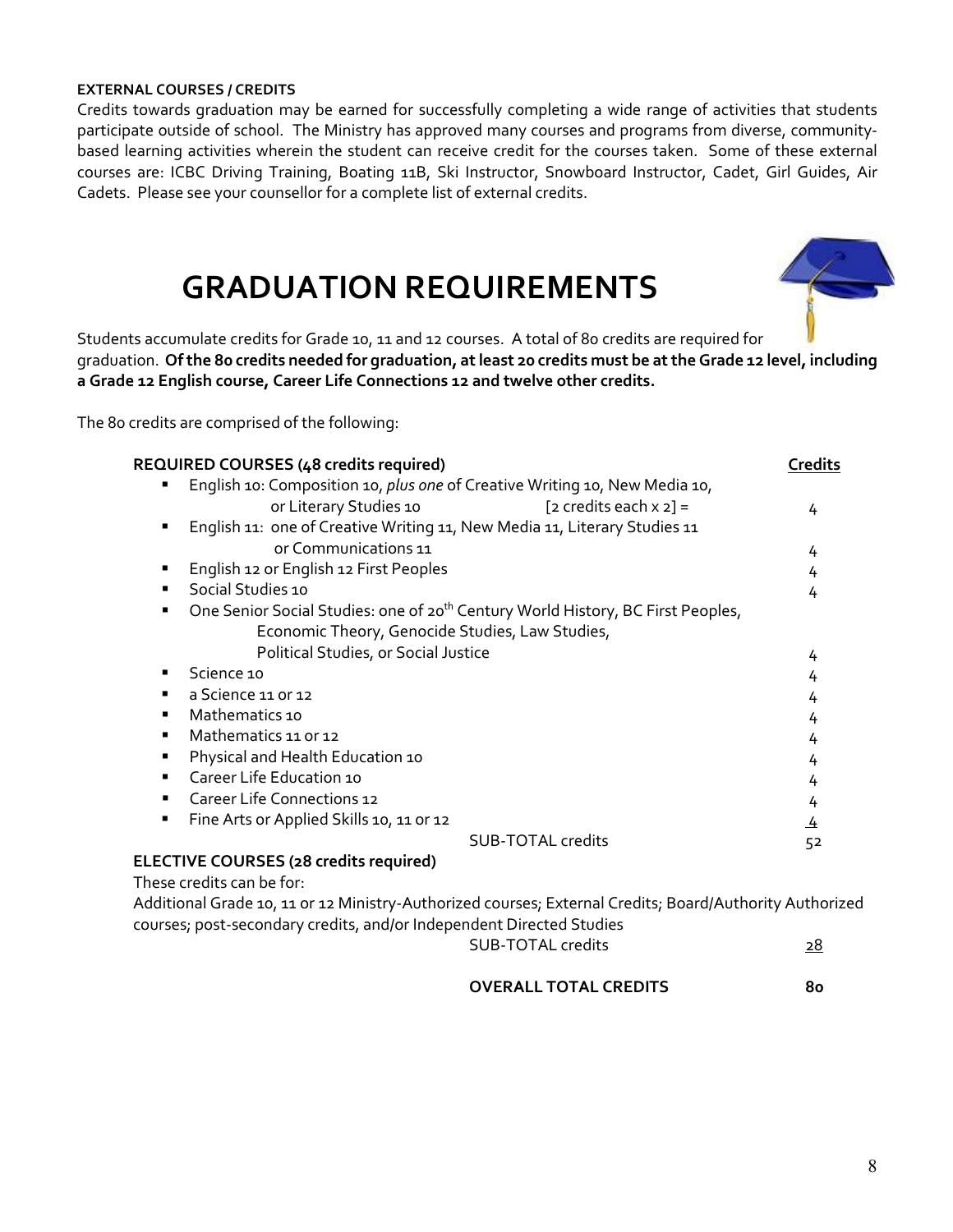### **THREE MANDATORY GRADUATION ASSESSMENTS**

Students are required to write three Graduation Assessments - Numeracy 10, Literacy 10 and Literacy 12:

### **Numeracy Assessment – no credits given but is Mandatory**

This assessment is based on mathematical concepts learned across multiple subjects from kindergarten to Grade 10. Students will use five numeracy processes (different ways of thinking and working) to solve problems: interpret, apply, solve, analyze, and communicate. This is a graduation requirement.

At Westsyde Secondary, students are registered to write this exam during the quarter. Students are allowed to re-write this assessment twice. To request a re-write please see your counsellor. Students do not fail or pass this assessment, but instead earn a 'proficiency scale' from 1 - 4 (4 being proficient) and this number is printed on official transcripts.

### **Literacy Assessment 10 & 12 – no credits given but is Mandatory**

This assessment provides a rigorous measure of foundational aspects of learning, in a manner that is inclusive and personalized, while providing detailed and relevant information for students, parents, and educators. Shaped by the Core Competencies and the First Peoples Principles of Learning, the Graduation Literacy Assessment measures the essential cross-curricular aspects of literacy – critically analyzing diverse texts and communicating with purpose and awareness – in an online interactive assessment that covers all core subjects across high school - math, science, social studies, and language arts. At Westsyde Secondary, students are registered to write this exam at the end of the semester in which they complete Composition 10 and English Studies 12. Students are allowed to re-write this assessment once each. To request a re-write please see your counsellor. Students do not fail or pass this assessment, but instead earn a 'proficiency scale' from 1 - 4 (4 being proficient) and this number is printed on official transcripts.

|                                                                                                                                   | <b>REQUIRED COURSES</b>                                                                                |                                                                                                 |
|-----------------------------------------------------------------------------------------------------------------------------------|--------------------------------------------------------------------------------------------------------|-------------------------------------------------------------------------------------------------|
| English 10 - choice<br>Math $10 -$ choice<br>Science 10<br>Social 10<br>PF 10<br>Career Life Ed 10                                | English $11 -$ choice<br>Math $11 -$ choice<br>Science 11/12 - choice<br>Social Studies 11/12 - choice | English Studies 12<br>Career Life<br>Connections 12<br>and 2 other Grade 12<br>courses - choice |
| Fine Arts or Applied Skills 10, 11 or 12<br>$\circ$<br><b>28 electives</b><br><b>Numeracy and Literacy Assessments</b><br>$\circ$ |                                                                                                        |                                                                                                 |

# **CAREER LIFE EDUCATION 10 (Mandatory)**

<span id="page-8-0"></span>As students move through Grades 10–12, they further refine their understanding of the links between personal development and their career decisions. They consider regional and global trends to reflect on career possibilities, refine their understanding of safety requirements associated with occupational areas and related technologies, and further develop and refine their understanding of career possibilities through planning, practice, and application of competencies and knowledge.

Students may explore and experience various career options before they discover the most appropriate and meaningful direction for them. For some students, a successful transition will involve a direct path to further education, while for others it will involve a direct path to the world of work. During these years, students develop their transition plans, which include workplace experience and a final capstone project.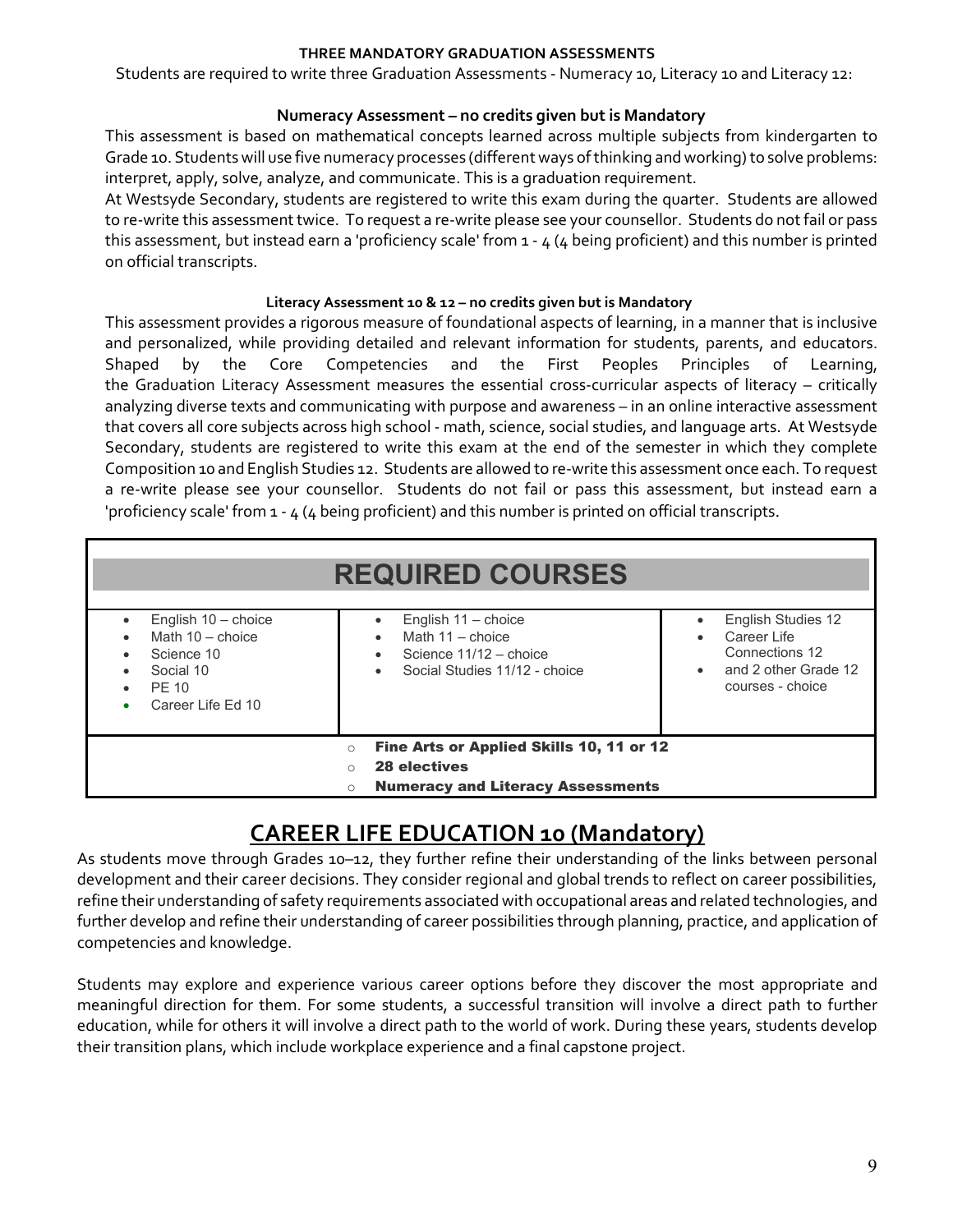# **CAREER LIFE CONNECTIONS 12 (Mandatory)**

### <span id="page-9-0"></span>Grade 12 students **must complete this course with 4-credit requirement in order to graduate**

Career Life Connections requires students to identify and develop personal interests, passions, and goals. They develop and apply the personal management skills needed to pursue who and how they want to be in the world. This offering also facilitates community networking and experiential learning both inside and outside of school. Students use this course to plan and develop their final high school capstone project.

# **ENGLISH**

### <span id="page-9-1"></span>**ENGLISH 9**

English 9 builds and expands upon the core competencies of communication, thinking and personal and social responsibility learned in Grade 8. Through an exploration of a variety of texts, including aboriginal texts, students will explore forms, features and literary elements that contribute to meaning in story. Students will also think critically, creatively, and reflectively to explore ideas within texts and to make connections to their own lives. In addition, students will continue to develop communication skills by focussing on and thinking about the writing process, conventions of grammar, and spelling in order to create informational and creative texts**. Pre-requisite: English 8**

### **ENGLISH 10 – no longer exists. [Pre-requisite: English 9]**

To satisfy the English Language Arts 10 credit you must pick ONE of the English Courses listed below Creative Writing 10 OR New Media 10 OR Literary Studies 10 **Every student will take Composition 10 along with the course they choose.** Students will receive 2-credits for each course, for a total of 4-credits **[one semester course]**

### **COMPOSITION 10 (MANDATORY)**

This course supports students in their written communication through a process of questioning, exploring, and sampling. The course builds students' writing competencies by introducing them to varied structures, forms, and styles of compositions. Students have opportunities to individually and collaboratively study, create, and write original pieces, exploring audience and purpose. They also develop their craft through processes of drafting, reflecting, and revising. **PLUS pick one of the following:**

### **(1) Creative Writing 10**

Creative Writing 10 is designed for students who are interested developing their skills in self-expression through writing. Students will explore identity, memory, and story in a range of genres. In addition, students will form a writing community in which they collaborate, reflect on, and share their work to develop their skills in the application of the writing process. Possible areas of focus include slam poetry, oration, rap, drama, songs, graphic novels, creative non-fiction, historical fiction, poetry, and songs as well as multimodal forms that combine visual, written, and oral texts.

### **(2) Literary Studies 10**

Literary Studies 10 allows students to explore a variety of literary works in greater depth. Through this course, students can explore literature of different themes, genres, periods, authors, and geographic regions. The close study of literature in this course will enable students to enjoy reading a variety of texts, enhance their literacy skills, expand their development as educated global citizens, and understand themselves and their place in the world. Possible areas of focus are genre-specific studies (poetry, short stories, drama, graphic novels, and children's literature), Canadian Literature, First Peoples' texts, thematic studies, or specific author studies.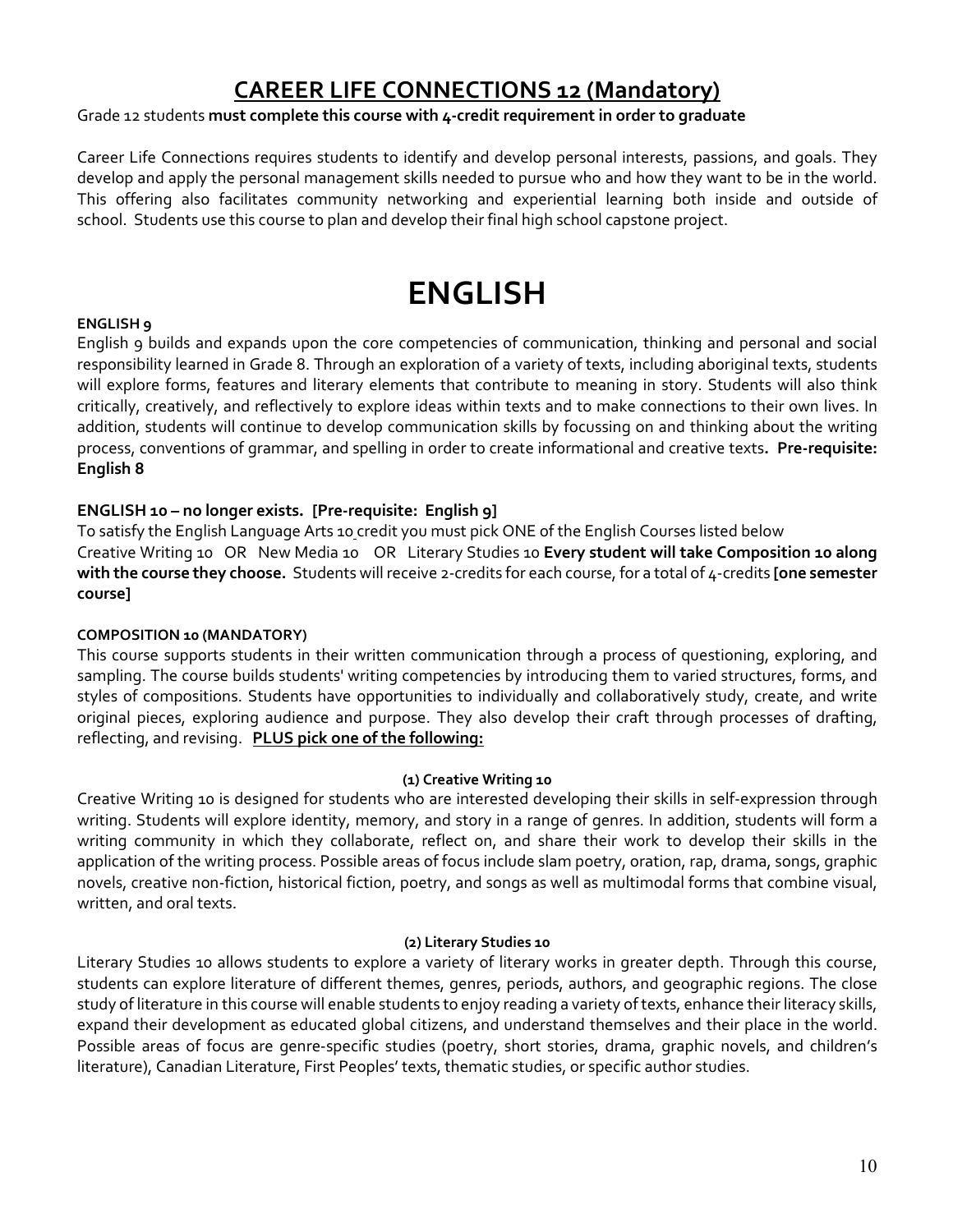### **(3) New Media 10**

New Media 10 explores the impact of technology in today's society and the importance of digital media in the exchanging of ideas. Students will explore their rights and responsibilities as informed digital citizens in the increasingly expanding global society in which we live. Through an exploration of story, text, and media, students will have the opportunity to communicate their ideas through a variety of means such as media, film, journalism, publishing, poetry, songs, blogging, social media, and podcasting.

### **ENGLISH 11 – no longer exists. [Pre-requisite: 4 credit of English 10 courses]**

To satisfy the English Language Arts 11 credit you must pick one of the following courses: **Creative Writing 11 OR Literary Studies 11 OR New Media 11**

### **(a) Creative Writing 11**

Creative Writing 11 is designed for students who are interested developing their skills in self-expression through writing. Students will explore personal and cultural identities, memories, and stories in a wide range of genres. In addition, students will form a writing community in which they collaborate, reflect on, and share their work to develop their skills in the application of the writing process. Possible areas of focus include short fiction, poetry, creative non-fiction, and memoir.

### **(b) Literary Studies 11**

Focused Literary Studies 11 allows students to explore a variety of literary works in greater depth. Through this course, students can explore literature of different themes, genres, periods, authors, and geographic regions. The close study of literature in this course will enable students to enjoy reading a variety of texts, enhance their literacy skills, expand their development as educated global citizens, and understand themselves and their place in the world.

### **(c) New Media 11**

New Media 11 explores the impact of technology in today's society and the increasing importance of digital media in exchanging ideas. Students will have the opportunity to develop their digital literacy skills, which are of key importance for their future as global citizens. Students will have the opportunity to communicate ideas through a variety of means such as media, film, journalism, publishing, poetry, songs, blogging, social media, and podcasting.

### **ENGLISH STUDIES 12 (MANDATORY)**

This course continues to refine and deepen student's understanding and appreciation for literature through the exploration of a variety of complex texts. Students will make inferences about their reading and be able to make connections to themselves, the world, and other texts. In addition, students will continue to develop visual, oral, and written communication. Specifically, students will explore and compose a number of essay forms including expository, persuasive and narrative. This course consolidates what students have learned throughout grades 8- 11. **Pre-requisite: 4 credits of an English 11 course**

### **ENGLISH FIRST PEOPLES 12**

### **English 12 First Peoples is the academic equivalent of English 12 and can be taken as an alternate**.

English 12 First Peoples provides opportunities for *all students* to appreciate the richness of Aboriginal literature and cultural perspectives. This course focuses on the experiences, values, beliefs and lived realities of First Peoples as evidenced in various forms of text –including oral story, speech, poetry, dramatic work, dance, song, film and prose (both fiction and non-fiction). A key feature of this course is its focus on texts that are written by wellrespected, contemporary authors from British Columbia and the inclusion of guest speakers that present authentic First Peoples voices. Students will develop the English language literacy skills and capacities they must have in order to meet British Columbia graduation requirements.

**Pre-requisite: 4 credits of an English 11 course**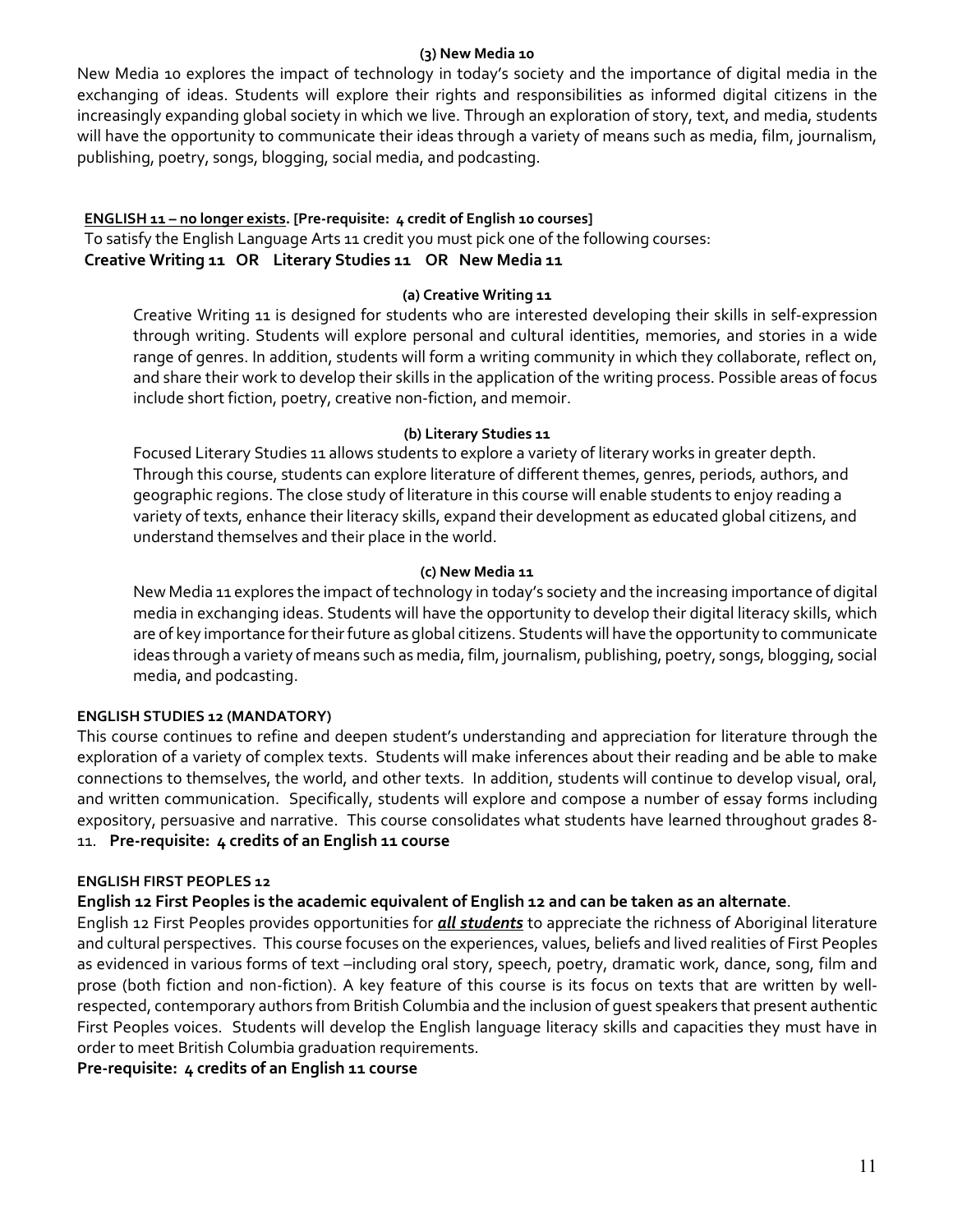# **MATHEMATICS**

<span id="page-11-0"></span>

### **THE PATHWAYS EXPLAINED**

### *(1) Workplace Math*

This pathway is designed to provide students with the mathematical understanding and critical-thinking skills for **direct entry into the work** force.

### *(2) Foundations of Mathematics*

This pathway is designed to provide students with the mathematical understandings and critical-thinking skills identified for post-secondary studies in programs that **do not require the study of theoretical calculus.**

### *(3) Pre-Calculus*

This pathway is designed to provide students with the mathematical understandings and critical-thinking skills identified for entry into post-secondary programs **that require the study of theoretical calculus**.

### **IMPORTANT NOTE**

The Math programs in Grade 8 and Grade 9 consists of one stream.

In Grade 10, the program separates into two pathways.

(1) The *"Foundations of Math & Pre-Calculus*" pathway focuses on algebraic based topics.

(2) The *"Workplace Math"* pathway leads the student on a vocational pathway. The Workplace Math pathway may not satisfy some university entrance requirements or entrance requirements to some college programs. Students selecting this pathway in Grade 10 recognize that to change to the Foundations of Math or Pre-Calculus pathway in Grade 11, they must first successfully complete Foundations of Math and Pre-Calculus 10.

**To graduate all students must complete a Grade 10 and a Grade 11 mathematics course.** Graduation requirements are satisfied by completing either Foundations of Math 11 **or** Workplace Math 11. **You might need**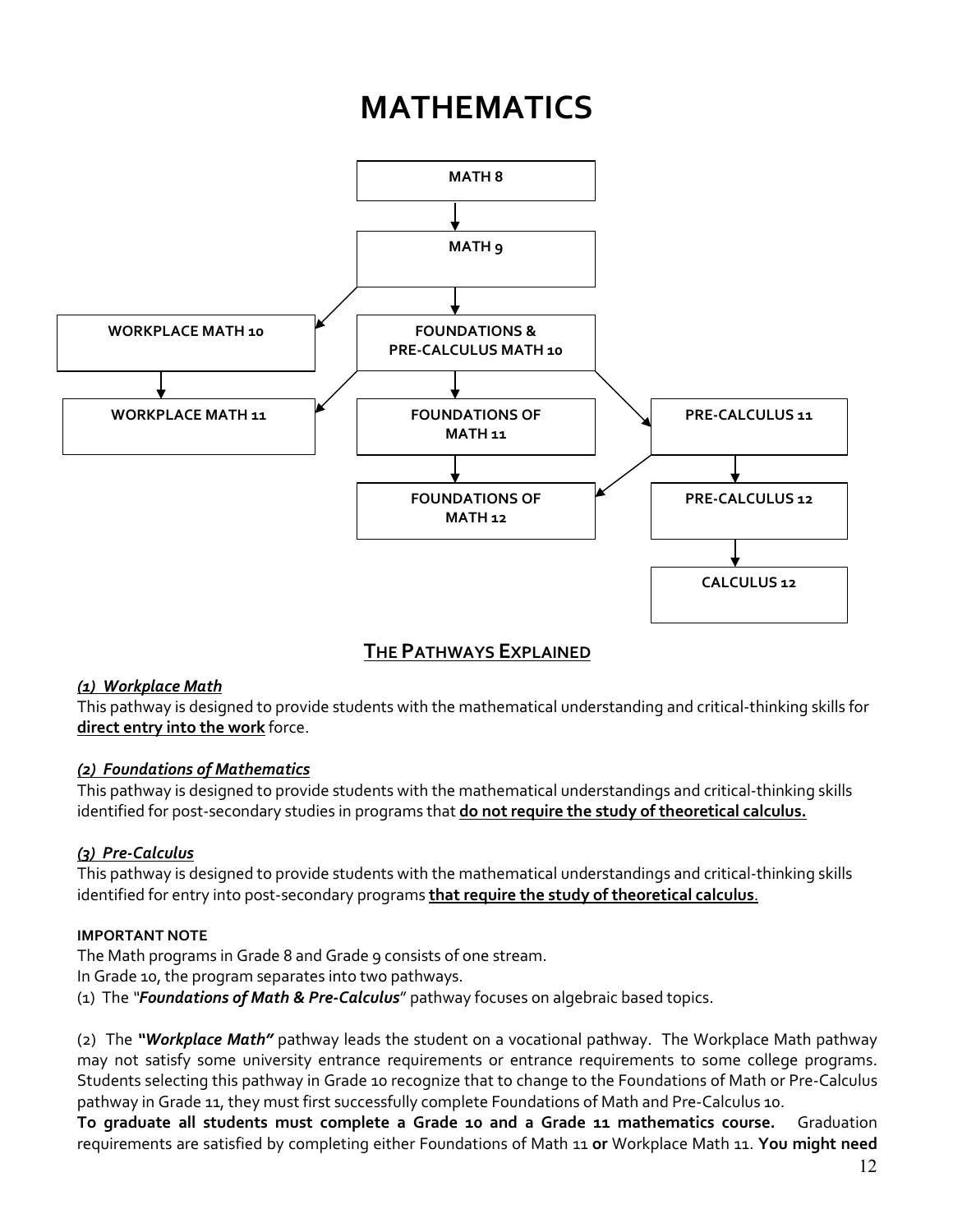**more than one math course if you plan to continue school beyond Grade 12. Students and parents are encouraged to research the admission requirements for post-secondary programs of study as they vary by institution, by program within the institution, and by year.** 

| <b>SAMPLE FUTURE PLANS</b>        | <b>MOST RELEVANT COURSE WORK</b>            |
|-----------------------------------|---------------------------------------------|
| <b>Technical College</b>          | Workplace Math 10 followed by               |
| Some Trades                       | Workplace Math 11                           |
| Direct Entry to Workforce<br>٠    |                                             |
| Math<br>$\blacksquare$            | Foundations and Pre-Calculus 10 followed by |
| Science                           | Pre-Calculus 11 and                         |
| Engineering                       | Pre-Calculus 12                             |
| Medicine                          |                                             |
| Commerce                          |                                             |
| Social Sciences<br>$\blacksquare$ | Foundations and Pre-Calculus 10 followed by |
| <b>Humanities</b>                 | Foundations Math 11 and                     |
| <b>Fine Arts</b>                  | <b>Foundations Math 12</b>                  |
| Some Trades                       |                                             |
| Undecided                         |                                             |

Further information about these pathways can be found at: **[http://www.bced.gov.bc.ca/irp/irp\\_math.htm](http://www.bced.gov.bc.ca/irp/irp_math.htm)** For specific program requirements, you should contact the specific institution you are interested in or search for specific program requirements using the Education Planner's website:

### **<http://www.educationplanner.ca/>**

### **For TRU Math Program Admission Requirements: <http://www.tru.ca/newmath.html> For other university Math Admission Requirements: please check their website**

### **MATHEMATICS 9**

Topics include relations and equations, rational numbers, powers and exponents, polynomials, linear relations, scale and similarity, data analysis and financial literacy. **Required: SCIENTIFIC CALCULATOR. PHONES CAN NOT BE USED IN CLASS AS CALCULATORS Recommended Pre-requisite: Math 8**

### **FOUNDATIONS OF MATH AND PRE-CALCULUS 10**

Topics include: trigonometry, prime factorization, powers and exponents, polynomials and factoring, linear relations and functions, function notation, **arithmetic sequences, financial literacy,** and systems of linear equations. **Required: SCIENTIFIC CALCULATOR. PHONES CAN NOT BE USED IN CLASS AS CALCULATORS Pre**requisite: Math 9; Recommendation: C+ or better in Math 9

### **WORKPLACE MATHEMATICS 10**

Topics include: SI and Imperial units (length, perimeter, area, volume), Pythagorean Theorem, similar polygons, trigonometry, **data analysis, financial literacy, probability, Required: SCIENTIFIC CALCULATOR. PHONES CAN NOT BE USED IN CLASS AS CALCULATORS**

Pre-requisite: Math 9

### **PRE-CALCULUS 11**

This course includes algebra and number, radicals and radical expressions, rational expression; trigonometry - primary trigonometric ratios, sine law and cosine law; relations and function, - polynomial factoring, quadratic functions, quadratic equations, systems of linear, linear, and quadratic inequalities, and quadratic functions. **Required: SCIENTIFIC CALCULATOR. PHONES CAN NOT BE USED IN CLASS AS CALCULATORS** Pre-requisite: Foundations of Math & Pre-Calculus 10 Recommendation: "B" or better in Foundations of Math & Pre-Calculus 10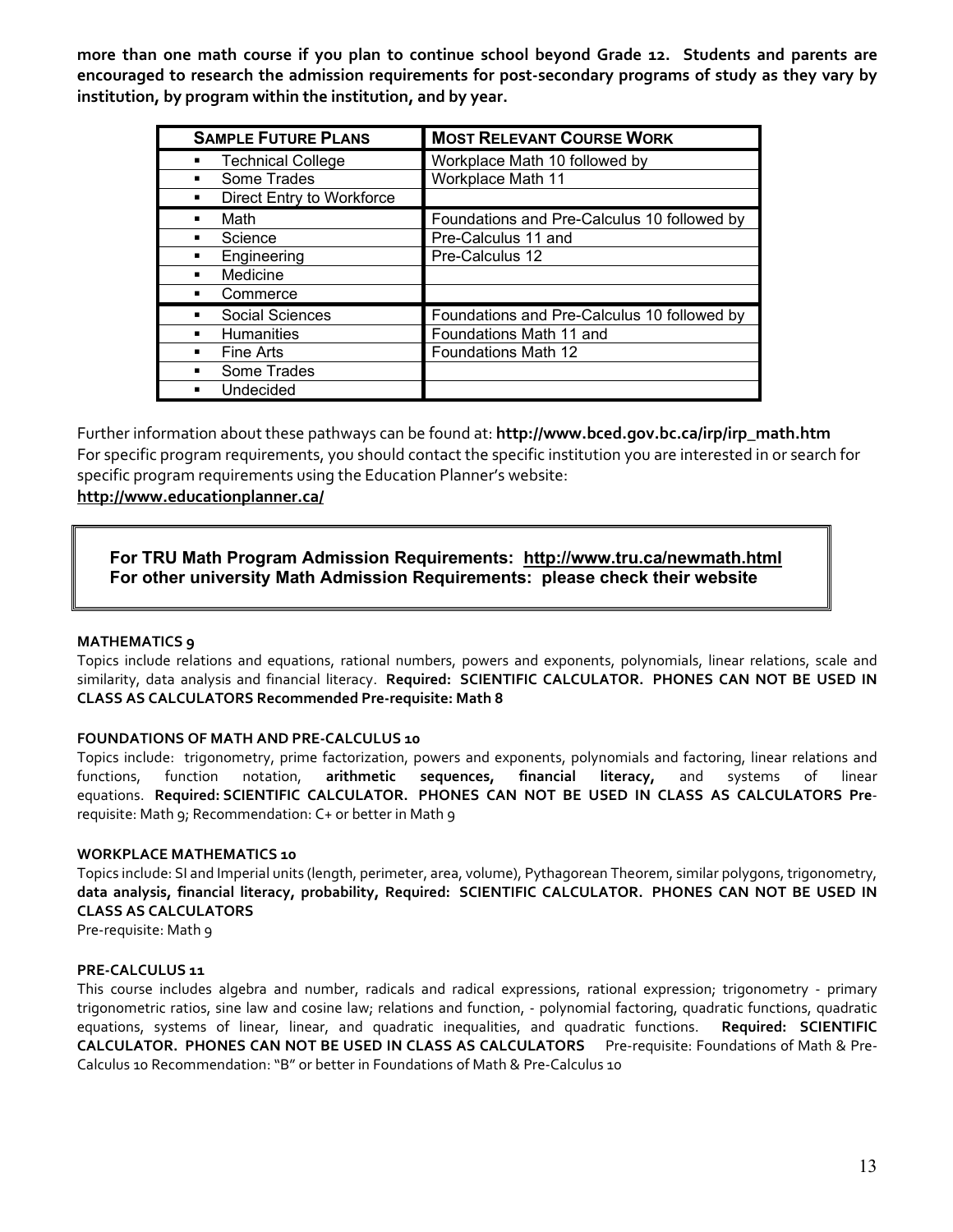### **FOUNDATIONS OF MATHEMATICS 11**

This course is an academic course that requires a commitment to assignments and study. Topics include: **literacy**, **angle relationships,** logical reasoning, statistics, **scale models,** functions, **and linear inequalities Required: SCIENTIFIC CALCULATOR. PHONES CAN NOT BE USED IN CLASS AS CALCULATORS**

Pre-requisite: Foundations of Math and Pre-Calculus 10 Recommendation: Strongly recommend a C+ or better in Foundations of Math and Pre-Calculus 10

### **WORKPLACE MATHEMATICS 11**

Topics include: **rate of change, data analysis,** geometry, **financial literacy,** probability **and statistics**, algebra. **Required: SCIENTIFIC CALCULATOR. PHONES CAN NOT BE USED IN CLASS AS CALCULATORS** Pre-requisite: Workplace Math 10

### **PRE-CALCULUS 12**

This course is an academically challenging course designed to prepare students to further studies at the postsecondary level. Topics include: **polynomial functions, transformations on the graphs of trigonometric, exponential, logarithmic, rational, radical and reciprocal functions, solving equations involving trigonometric, exponential, and logarithmic functions, angles in degree and radian measure, the unit circle, geometric sequences and series, function operations, and trigonometric proofs.**

**Required: SCIENTIFIC CALCULATOR. PHONES CAN NOT BE USED IN CLASS AS CALCULATORS** Pre-requisite: Pre-Calculus 11; Recommendation: "B" or better in Pre-Calculus 11

### **NOTE: Another optional elective Math course after or to coincide with Pre-Calculus 12 is CALCULUS 12**

This course is strongly recommended for students pursuing programs of study in Science, Engineering and Commerce. Calculus 12 provides a foundation in the skills and concepts necessary for students to be successful in these studies at college or university. Students must have strong algebra skills.

**Pre-requisite: Pre-Calculus 11; Co-requisite: Pre-Calculus 12**

**Recommendation: B or better in Pre-Calculus 11**

### **FOUNDATIONS OF MATHEMATICS 12**

This course is an academic course that requires a commitment to assignments and study. Topics include: **Financial planning, odds and probability, combinatorics, regression analysis with the study of polynomial functions, exponential and logarithmic functions, sinusoidal functions, and geometric explorations. Required: SCIENTIFIC CALCULATOR. PHONES CAN NOT BE USED IN CLASS AS CALCULATORS**

Pre-requisite: Foundations of Math 11 or Pre-Calculus 11 Recommendation: Strongly recommend a C+ or better in Foundations of Math 11

# **SCIENCE**

### <span id="page-13-0"></span>**SCIENCE 9**

This course will cover the following topics: Cell Reproduction -Mitosis/Meiosis, Asexual/Sexual Reproduction; Chemistry; Electricity; and Earth Science - Energy Cycles, Earth's Spheres. This course includes a lab component.

### **SCIENCE 10**

This is a comprehensive course covering topics in ecology, chemistry, radioactivity, motion and earth science. This course includes a lab component. **Scientific calculator needed for the course. Pre-requisite: Science 9**

### **ASTRONOMY 12 (Specialized Science 12)**

**This course meets the "Grade 11 Science" criteria for graduation.**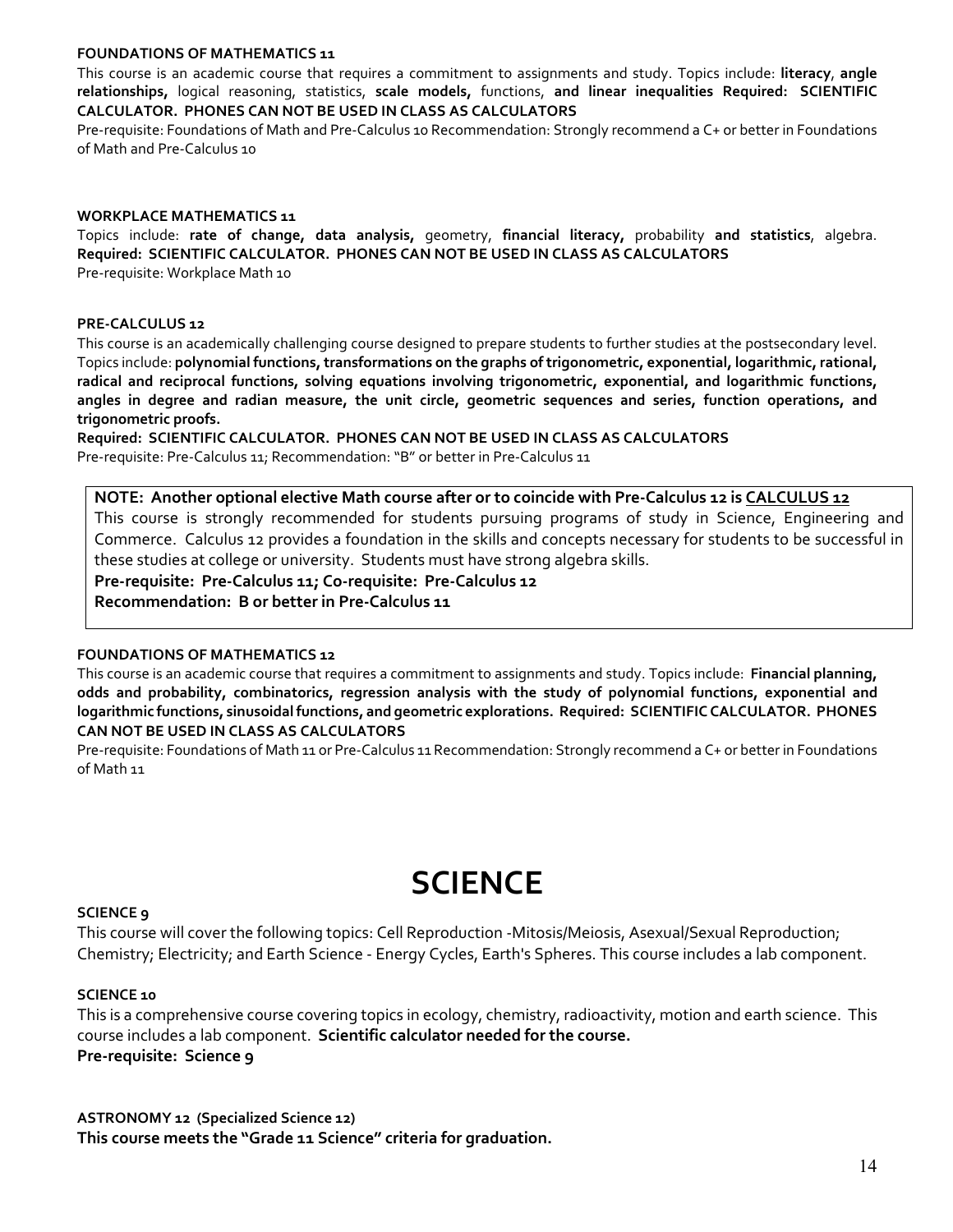This course is for anyone who has looked up at the sky and wondered "what's out there?" Astronomy 12 will cover topics including life cycle of stars, our solar system, history of astronomy, constellations, telescopes, and space craft.

### **LIFE SCIENCES 11 (formerly Biology 11)**

### *This course meets the "Grade 11 Science" criteria for graduation*.

This is an introductory course in the study of living things. Topics include studies of microorganisms, plants, animals, classification of living organisms, adaptation and evolution. Laboratory activities including dissections are involved.

### **Pre-requisite: Science 10**

### **ANATOMY and PHYSIOLOGY 12** (formerly Biology 12)

### *This course meets the "Grade 11 Science" criteria for graduation*.

This course investigates how the human body works starting with the cell and working up to full body systems. Body systems studied include: digestive, circulatory, respiratory, nervous, urinary, and reproductive systems. This course has a lab component including a fetal pig dissection.

### **Pre-requisite: Science 10**

### **CHEMISTRY 11**

This is a general chemistry course. Topics include: safety in the chemistry lab, atoms and molecules, the mole concept, chemical reactions, solution chemistry, and organic chemistry. Evaluation will include lab work, quizzes, assignments and tests. Chemistry 11 is a prerequisite to further studies in the field of science, technology, and medicine. **Scientific calculator needed. Pre-requisite: Science 10** 

### **CHEMISTRY 12**

Topics include: Reaction Rates, Equilibrium, Solubility, Acids, Bases, and Electrochemistry. Evaluation will include lab work, quizzes, assignments and tests. **Scientific calculator needed.**

### **Pre-requisite: Chemistry 11 and Foundations of Math 11 or Pre-Calculus 11**

### **PHYSICS 11**

This is an introductory, student-based lab course that is designed to help students visualize and understand many of the "scientific" principles involved in events occurring daily in our lives. Some of the topics covered are: Kinematics (the study of moving things), the study of the behaviour of light and sound and special relativity. Physics 11 is an essential prerequisite for further academic studies and career training in the fields of science, engineering, technology and medicine. Students selecting Physics 11 should have a reasonable background in Mathematics. **Scientific calculator needed**. **Pre-requisite: Science 10** 

### **PHYSICS 12**

Physics 12 helps to strengthen the background for students who may be pursuing further academic studies and career training in the fields of science, engineering, technology, and medicine. Physics 12 involves investigation of the facts, laws, principles, theories, and language of physics. This course is the study of classical mechanics and electromagnetism and is designed to help students develop analytical and problem-solving skills. It provides opportunities to understand and apply principles and concepts of physics to various daily situations. **Scientific calculator needed. Pre-requisite: Physics 11**

**Recommendation: A solid standing in Physics 11**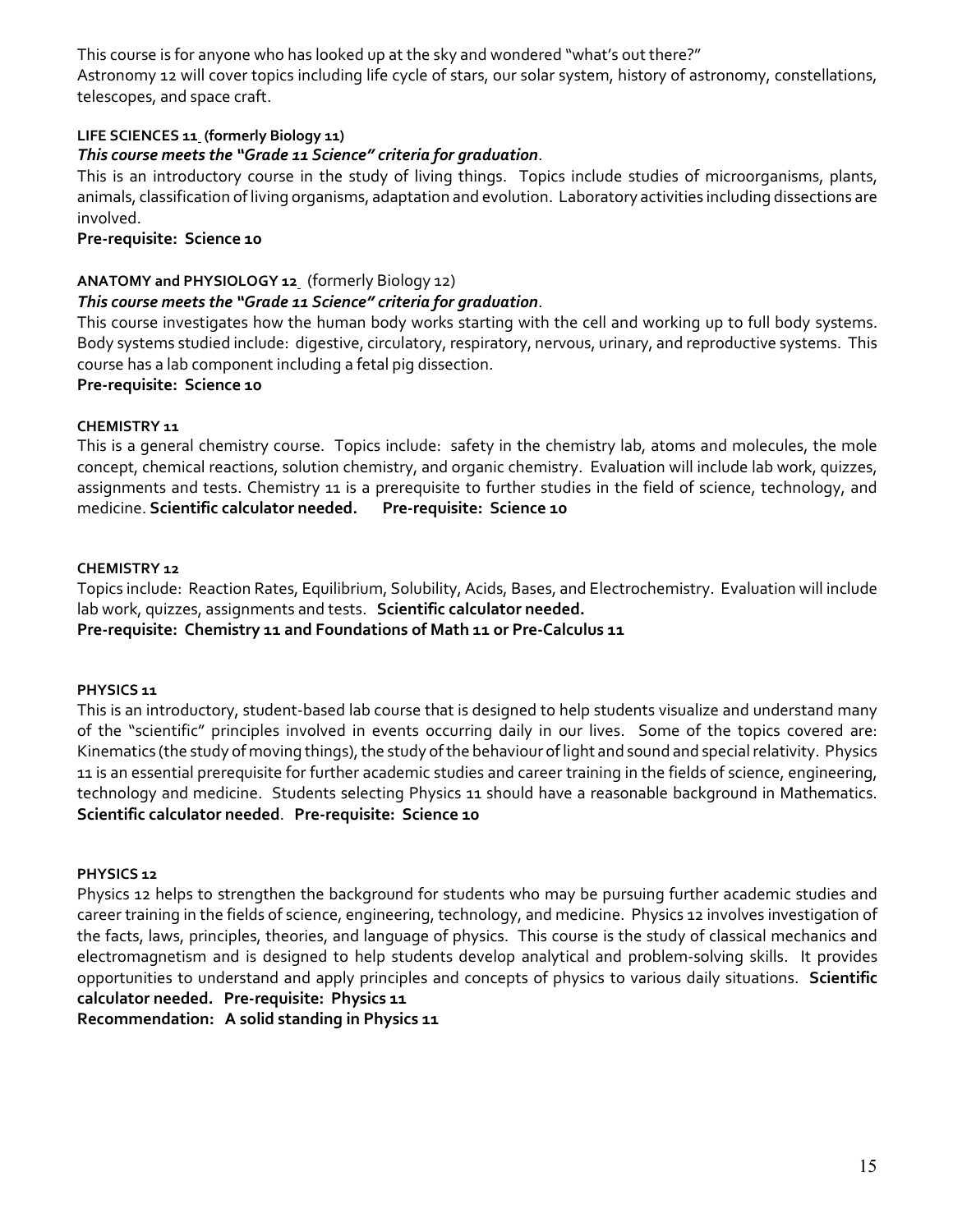<span id="page-15-0"></span>

### **SOCIAL STUDIES 9**

Social Studies will look at political, social, and economic change from 1750 to 1919. This course includes the study of: Canada's search for Responsible Government, Canada becoming a modern nation (Confederation), First Nations (Imperialism Colonization), Industrialization and Technological Advancements, Revolutions and Rebellions around the World, the Victorian Era, and World Conflicts including World War One. Social Studies will also examine discriminatory policies, attitudes, and historical wrongs during this time period. Physical Geography is important as we seek to understand Geographic Regions, Natural Resources, and Economic Activities in Canada.

### **SOCIAL STUDIES 10**

Social Studies 10 explores Canada's development into an autonomous nation from the end of World War I to present day. You will learn about Canada's contribution to world wars, the Great Depression, and the Cold War. We will discover how global and regional conflicts have been a powerful force in shaping our contemporary world and identities and we will explore how the development of political institutions is influenced by economic, social, ideological, and geographic factors. Canada's development has been filled with historical and contemporary injustices and they have led to Canada as an inclusive, multicultural society of today. We will examine how human environmental interactions have led to global issues such as natural resources, climate change and standards of living. Students completing Social Studies 10 will have a sense of their own place in Canada's past and present, and their role in shaping the future.

### **Pre-requisite: Social Studies 9**

**To satisfy your** MANDATORY **Senior Social Studies credit, please see chart above for the selection of courses and below for the course descriptions.**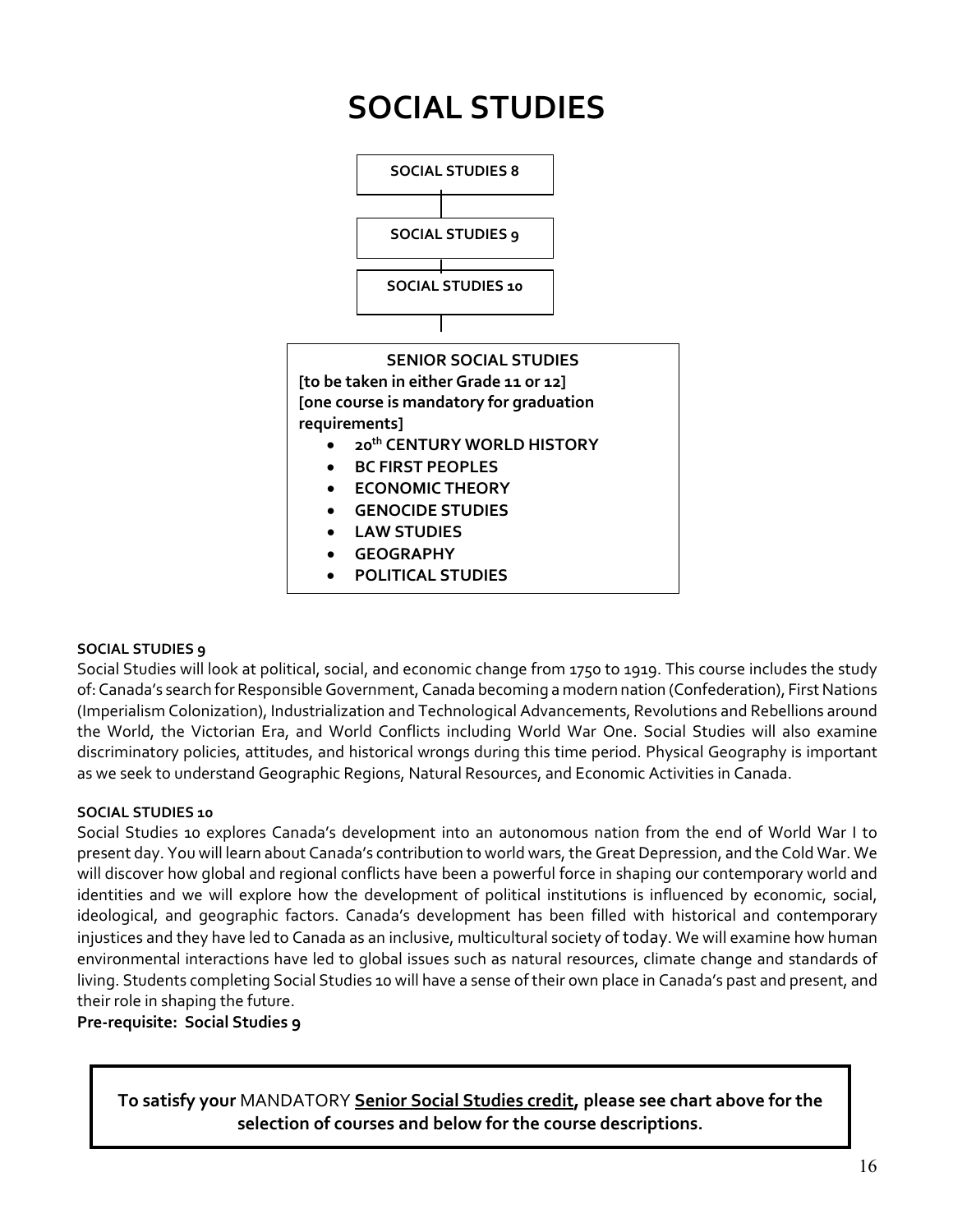# **Senior Social Studies**

### <span id="page-16-0"></span>**20th CENTURY WORLD HISTORY**

### *This course meets the Social Studies graduation requirement and is also a Grade 11 and 12 elective.*

How did Russia become communist? What about China? How did Hitler come to power in Germany? How was equal civil rights obtained in the US, South Africa and India? Ever want to know more about the World War's in detail? The 20th Century World History is a course that looks at the time period of the 1900's from a global perspective. Through projects and movies, we will explore changing technology, imperialism and changing political systems. Students will learn about world conflicts including WWI, WWII, Korean War, and Vietnam War. This course is designed to give you a well-rounded background in twentieth century history, which will inform you how our world came to its current state. **Pre-requisite: Social Studies 10**



### **BC FIRST PEOPLES**

### *This course meets the Social Studies graduation requirement and is also a Grade 11 and 12 elective.*



This course has been designed for *all students*, regardless of their cultural heritage or background. This course focuses on the diversity, depth, and integrity of the cultures of British Columbia's First Peoples. The course provides an opportunity for BC students to acquire knowledge and understanding of the traditions, history, and present realities of BC First Peoples, both in the class and on participatory field trips. It provides a conceptual foundation for learners to develop an appreciation and respect for similarities and differences among the diverse Aboriginal cultures of the world. It also focuses on the experiences and perspectives of local First Nations and Métis, with the inclusion of guest speakers and cultural presentations by community

members. **Pre-requisite: Social Studies 10**

### **ECONOMIC THEORY (can either be a Senior Social Studies credit or Applied Skills credit, but not both)** *This course meets the Social Studies graduation requirement and is also a Grade 11 and 12 elective.*

**Would be of particular interest to students interested in pursuing a Business Program**. The course looks at how economic systems are influenced by the political systems of various countries and how micro and macro economic decisions can affect individuals as well as countries. Using an online simulation game, students will also get the opportunity to develop their own political and economic system and interact with classmates to try to gain control of their evolving country by manipulating its land, assets and monetary system to gain more status points than their classmates. This is a fun, interactive way to explore the interconnection between politics and economics. **Prerequisite: Social Studies 10**

### **GENOCIDE STUDIES**

### *This course meets the Social Studies graduation requirement and is also a Grade 11 and 12 elective.*

This course will allow for a single fundamental focus, genocide in the 20th and 21st centuries, using the Holocaust

as a blueprint. By building expertise on the topic of genocide, students will be able to draw comparisons, analyses, and take action(s) to create awareness. Students will also gain the opportunity to examine genocides in Cambodia, Rwanda, Darfur, and others. While the human capacity for evil in committing genocide will be explored, students will have an opportunity to examine how the world has worked to overcome and deal with genocide - from war crime trials, international intervention, to memorials and museums. **Pre-requisite: Social Studies 10**

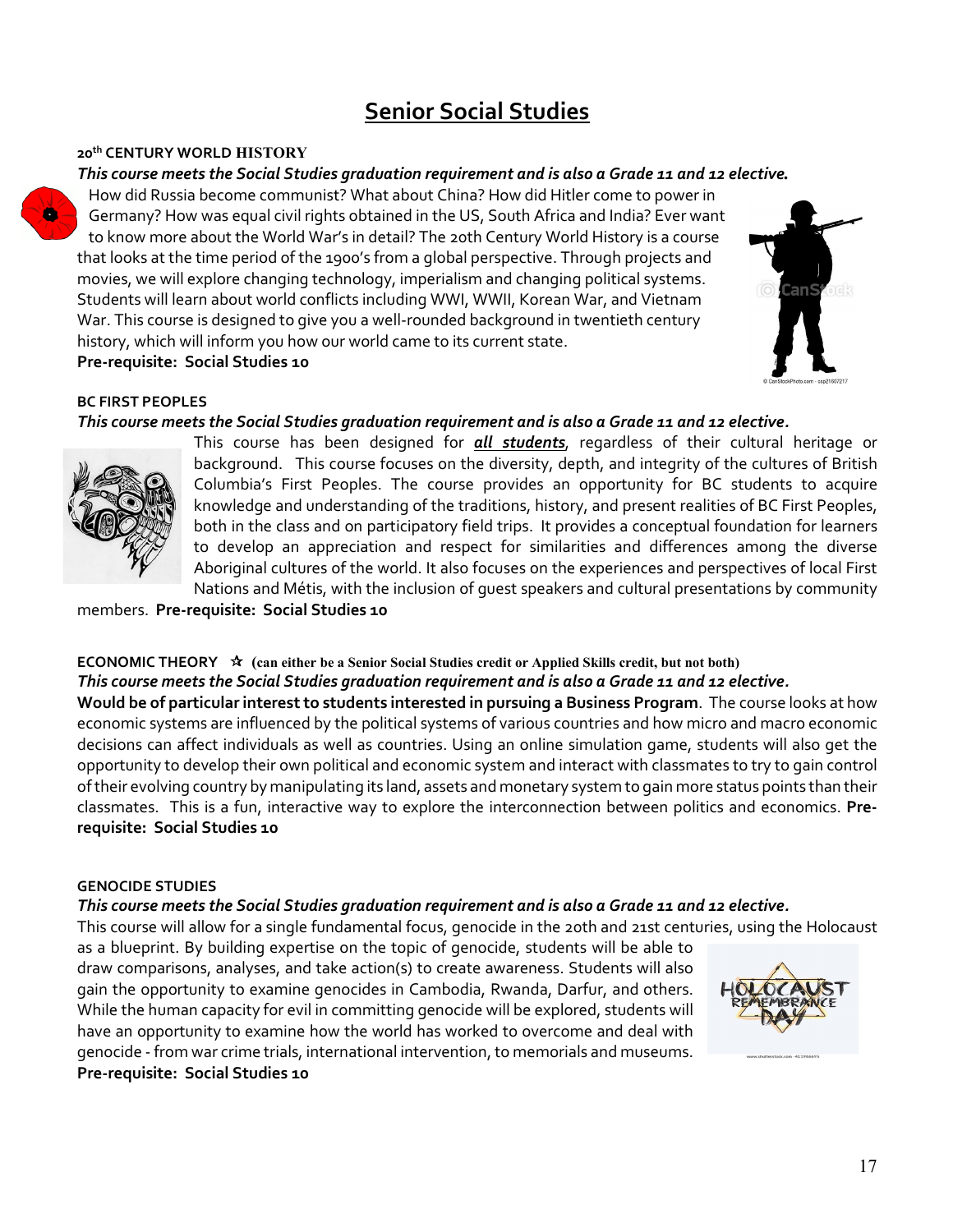### **LAW STUDIES**

### *This course meets the Social Studies graduation requirement and is also a Grade 11 and 12 elective.*

Planning to get married? Witness to a crime? Called for Jury duty? Landlord-tenancy problem? Trouble with a neighbour? Want to see a trial in action?

Law is an essential part of Canada's cultures; without it, we could not function effectively in our daily lives. This personal law course provides an opportunity to develop a broad knowledge and understanding of Law. Topics include: how laws are made, how the courts work, the Charter of Rights and Freedoms, criminal law, family law, contract law, tort law and the Youth Criminal



Justice Act. As well, we will discuss issues such as capital punishment, parole, and women and the law. Activities include mock trials and debates**. Pre-requisite: Social Studies 10**

### **POLITICAL STUDIES**

### *This course meets the Social Studies graduation requirement and is also a Grade 11 and 12 elective.*

Do you think you can't make a difference in politics? Are you frustrated by politicians saying one thing and doing another? Don't be! Take Civic Studies and Political Action to get involved in learning how to influence change in



your community, your province, and the world. Students will learn about how political decisions are made and how to be informed as an engaged citizen. In addition to Canadian politics and First Nations Government, students will also learn about the different types of political systems and electoral systems around the world. Together we will learn about power and politics from a global perspective in order to become empowered to effect change. **Pre-requisite: Social Studies 10**

### **SOCIAL JUSTICE**

### *This course meets the Social Studies 11 graduation requirement and is also a Grade 11 and 12 elective.*

What is social justice? Social Justice is the assurance that the basic human rights of all people are upheld. Examine social justice issues such as racism, homophobia, sexism, poverty, and globalization. This course will offer you the opportunity to look at the causes and consequences of oppression and injustice, both in Canada and globally. Challenge yourself to be an educated, fair and open-minded global citizen! This is a project and research-based course. **Pre-requisite: Social Studies 10**



# **LANGUAGES**

**"To have another language is to possess a second soul." – Charlemagne**

## <span id="page-17-1"></span><span id="page-17-0"></span>**FRENCH**

*French is the second official language of Canada and is spoken on five continents. It is also an official language of the United Nations, the Olympics, NATO, UNICEF, and the International Red Cross. Students with a working knowledge of French are in a better position to take advantage of job and educational opportunities both in Canada and overseas.*

### **FRENCH 9**

French 9 further develops basic skills learned in French 8. Students learn through speaking, listening, drama (*Veuxtu danser?*), rhymes and songs, as well as reading and writing involving lots of partner work. **Pre-requisite: French 8 or permission of the teacher**

### **FRENCH 10**

By the end of Core French 10 student are able to maintain simple conversations. Written work will become better as students learn to master past tenses and use more complicated descriptions. Active participation in class,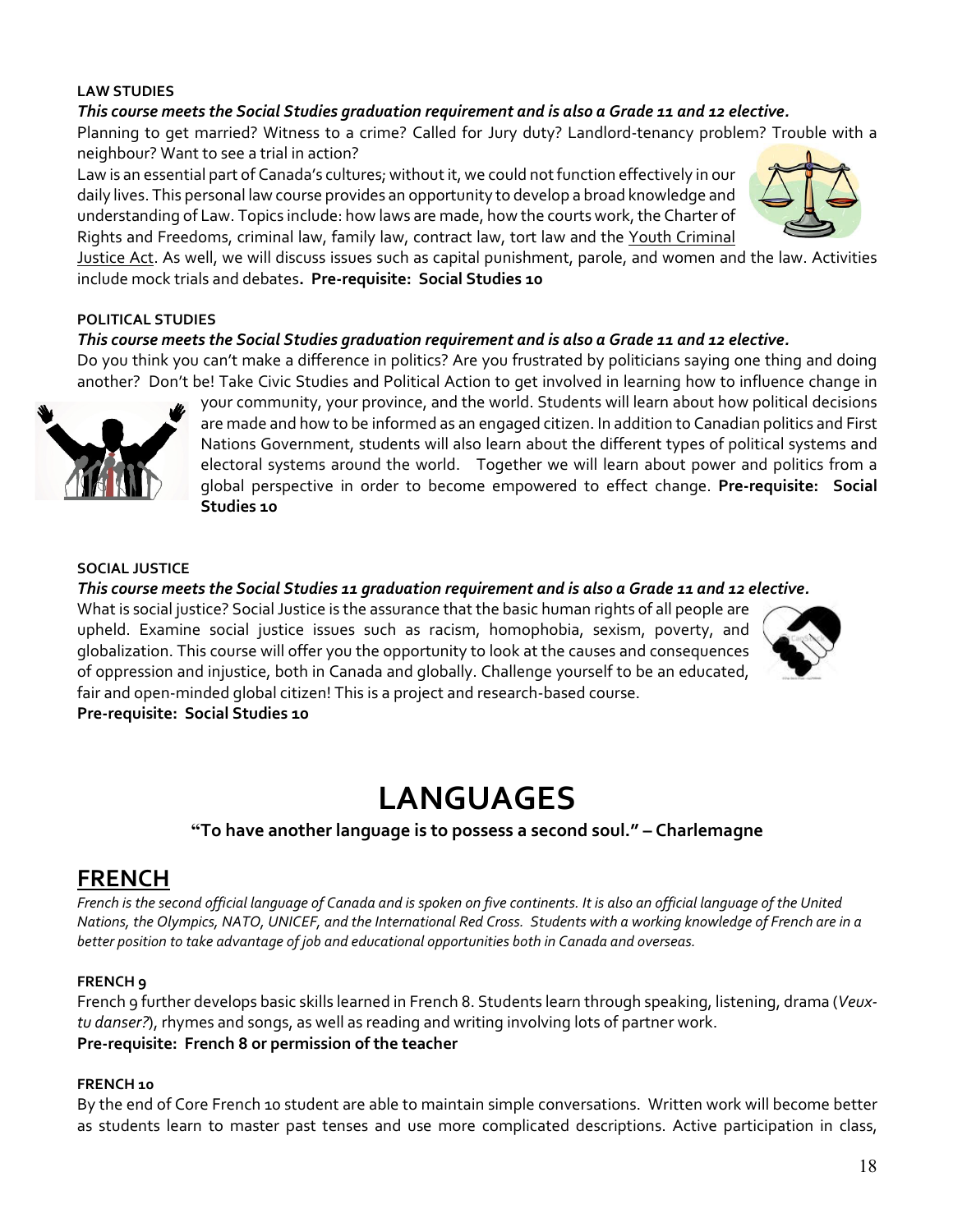including the willingness to speak the language frequently (despite mistakes), is essential. Students who have completed French 10 may be eligible for the YMCA summer-work exchange program.

### **Pre-requisite: French 9 or permission of the teacher**

### **FRENCH 11**

Core French 11 is a demanding and fast-paced course. This is the year where students really start to sound authentic as they learn to use more varied tenses (past, present, and future) and idiomatic expressions. Active participation in class, including the willingness to speak the language frequently (despite mistakes) and daily review of newly learned material are essential. Having a good French-English dictionary will be useful. Students who have completed French 11 may be eligible for the YMCA summer-work exchange program or the Explore bursary program. **Pre-requisite: French 10 or permission of the teacher**

### **FRENCH 12**

Students will further develop their listening and speaking skills, reading comprehension of more complicated texts and written production. There will be added emphasis on approaching more authentic pronunciation. Having a good French-English dictionary is essential. **Pre-requisite: French 11 or permission of the teacher**

### <span id="page-18-0"></span>**SPANISH**

*Spanish is the language of Spain and much of South and Central America, increasingly popular tourist destinations for Canadians. Knowledge of this language also gives an "edge" to job seekers.*

### **SPANISH 11 (INTRODUCTORY)**

This introductory course is open to Grade 10, 11 and 12 students.

### **SPANISH 11**

This course continues where Beginners Spanish leaves off. **Recommendation:** Introductory to Spanish with a mark of C+ or higher

### **SPANISH 12**

Communication gets real as verbs and vocabulary become increasingly complex. Applicants must have independent study skills and a solid foundation from Spanish 11, as this is mainly an independent course, which runs at the same time as Spanish 11.

**Pre-requisite: Spanish 11 with a mark of B or higher, and Teacher recommendation**

## <span id="page-18-1"></span>**JAPANESE**

### **JAPANESE 11 (INTRODUCTORY) (open to Grade 10, 11 and 12 students)**

Do you like anime and manga? Do you wish that you could read and understand what your favourite characters are saying without subtitles? This is a good place to start! This course will focus on spoken Japanese with most written communication using the Romanized alphabet.Japanese script(Hiragana) will be introduced. Interested in learning more about Japanese history and culture? Well, look no further! Not only will you learn how to read, write and speak Japanese at an introductory level, but also you will be exposed to a variety of cultural and historical insights that will add context to your language learning.

### **JAPANESE 11 (Prerequisite Introductory Japanese 11)**

This course is a continuation of Introductory Japanese 11 with greater emphasis on reading and writing. Students will further develop their vocabulary and grammar skills as well as study the next level of Japanese script (Katakana). Students will continue to learn various interesting cultural components through participation, movies, guest speakers and field trips when appropriate.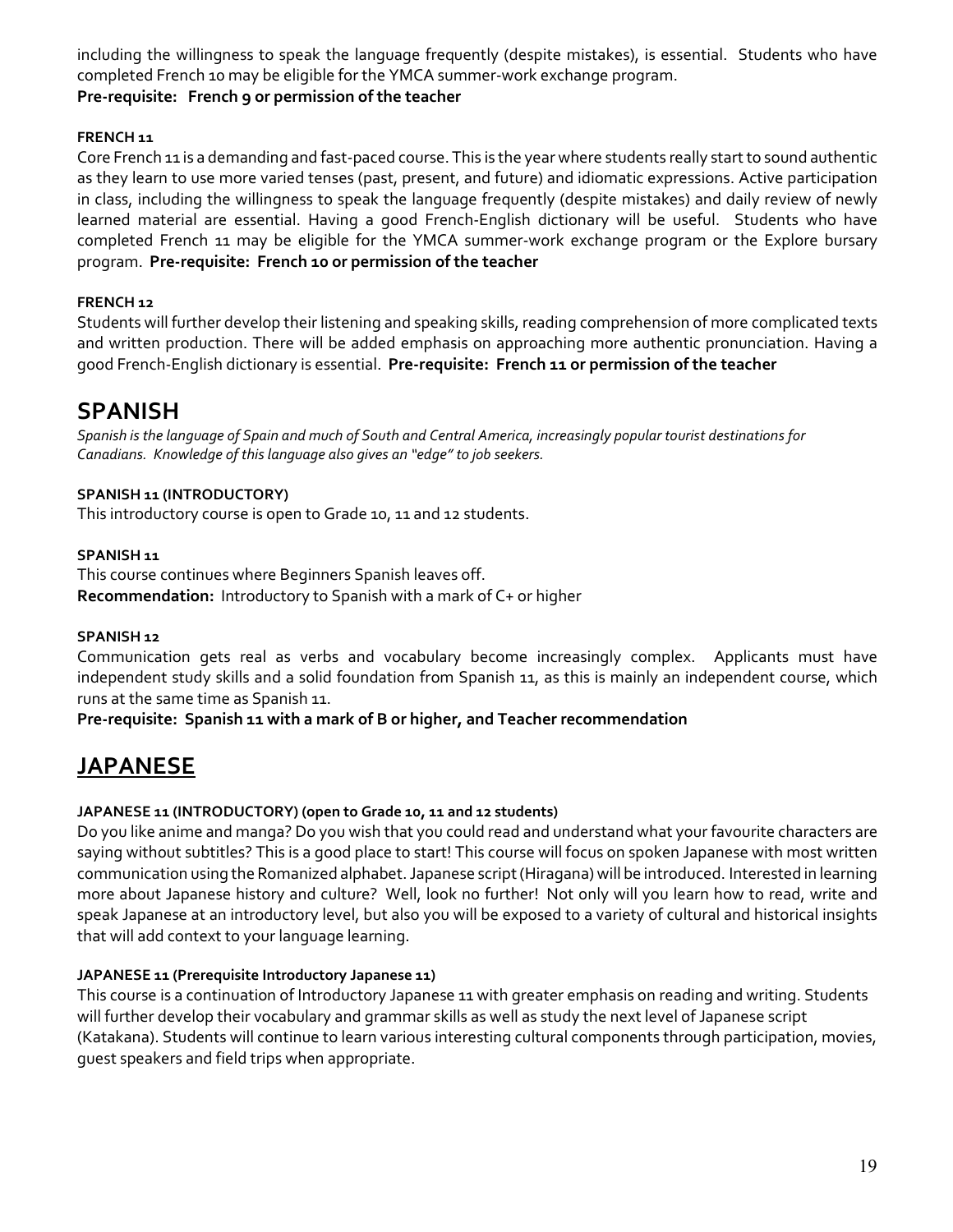### **JAPANESE 12 (Prerequisite Japanese 11)**

This course is a continuation of Japanese 11 content and will provide more in-depth cultural detail as well as more complex grammar structures to improve student's written and verbal communication. The final Japanese script (Kanji) will be studied in this course. Students will be exposed to cultural activities through participation, movies, guest speakers and field trips when appropriate.

# **PHYSICAL and HEALTH EDUCATION**

### <span id="page-19-0"></span>**[Please note that gym strip is required…shorts and a T-shirt, sweatpants for fall and winter and appropriate footwear. During this block, you will need a lock for your gym locker]**

### **PHYSICAL EDUCATION 9**

Is sequential and emphasizes skill development, physical activity, and health education. Students will be exposed to a selection of team games that will focus on participation, as well as physical and social skills development. The students will also participate in some individual activities that will teach personal fitness and self-motivation. Active health will be part of the curriculum.

### **PHYSICAL EDUCATION 10**

Is a transitional program, which continues to develop skills, strategies and knowledge highlighted in Grade 9. Emphasis is continued to be placed on active participation and skill development. First Aid and active health will be part of the curriculum**. This course is mandatory for graduation.**

### **ACTIVE LIVING 11 (formerly PE 11) COST: \$45.00**

is a senior co-ed elective, which may be taken in either Grade 11 or 12. The primary objective of PE 11 is to expose the student to lifetime activities. Emphasis is placed on active participation and enjoyment rather than skill development.

### **ACTIVE LIVING 12 (formerly PE 12) COST: \$45.00**

is a senior co-ed elective whose aim is to enhance the student's interest in lifetime activity. Decisions regarding lifestyles will be discussed with a focus on maintaining high standards of personal health and fitness. Concepts of leadership, community service, and fair play will be taught, and opportunities will be provided to allow students to practice and develop skills in these areas. Students must be willing to contribute 10 community service hours.

### **LIFESTYLE FITNESS 11 & 12 COST: \$45.00**

This class will examine a student`s approach to health, physical wellbeing, and nutritious eating habits. This program is divided into three areas: aerobic activity, body awareness and nutrition. This class may tour fitness facilities in the community and have specialty instructors brought in as guests. The following units may be taught Pilates, Yoga, aqua size, step aerobics, spin class, kick boxing, circuit training, run club, hiking, plyometrics. We will be discussing healthy food choices and may prepare drinks and snacks.

## **HUMAN PERFORMANCE**

### <span id="page-19-1"></span>**HUMAN PERFORMANCE 11 and 12**

Human Performance 11 and 12 is for students who wish to further their physical potential through a structured fitness program. The course goal is to create excellence through personal achievement. High performance training will focus on the areas of strength, power, flexibility, agility, and endurance. The benefits to the individual student will be increased self-confidence and improved physical ability, lesser risk of injury and an increase in knowledge of personal health. Evaluation will be based on performance improvement, proper training, techniques, organization, and motivation as well as theory components in the health and fitness fields and peer tutoring of our younger student athletes. **This course can only be taken twice. You will receive a total of 8 credits for these two courses.**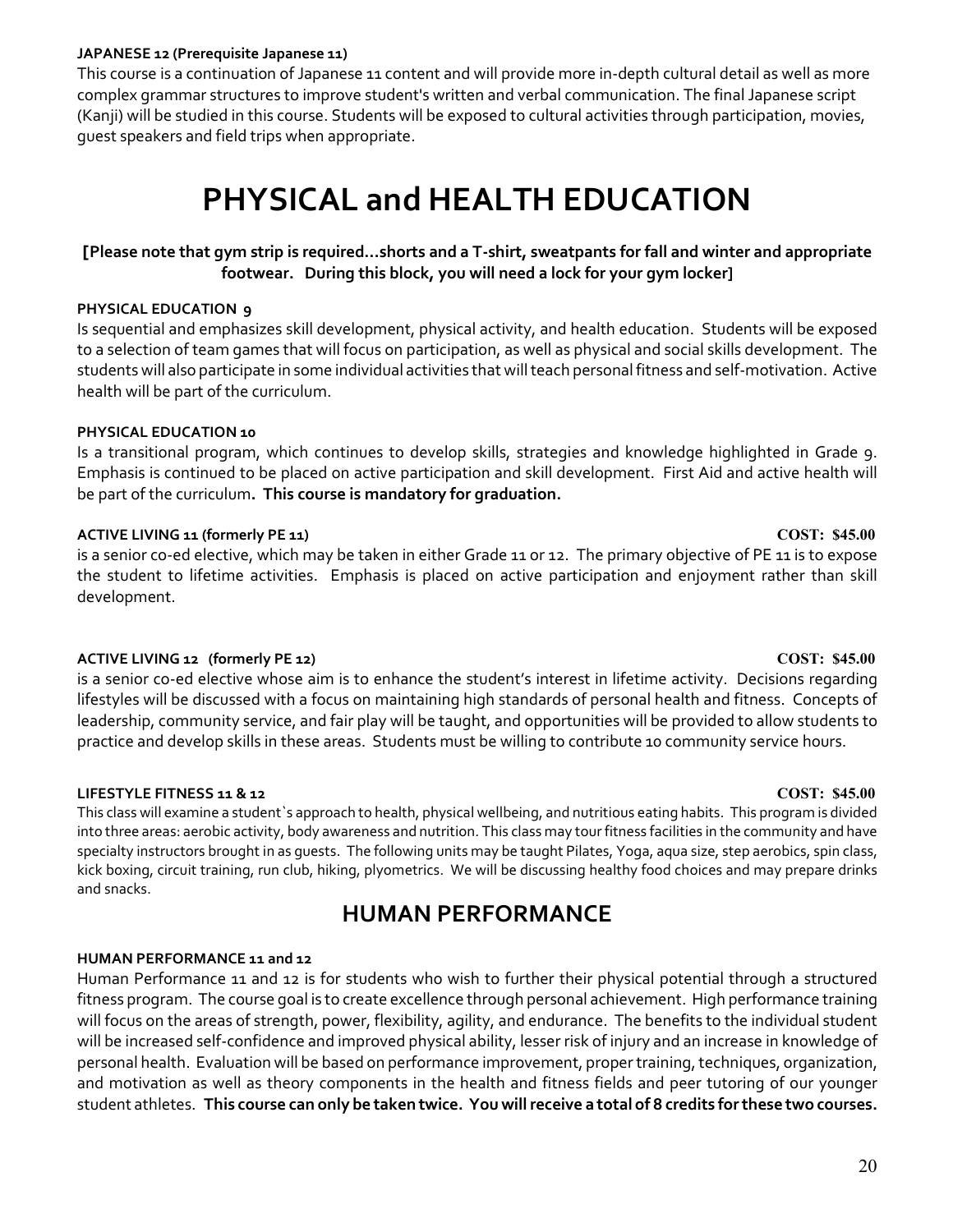# **SPORTS SPECIFIC CLASSES**

### <span id="page-20-0"></span>**SPORTS SPECIFIC TRAINING 10: BASKETBALL COST: \$40.00**

### **This course should only be taken once, as you cannot obtain another 4 credits for this course.**

The focus of this course is to develop each student's fundamental basketball skills, such a shooting, passing, and dribbling, among others. Other areas of development will include team play, game play and defensive skills. In addition, the course will also focus on sport-specific training, such a footwork, foot speed, plyometrics and nutrition, with the goal of improving each student's overall athleticism. There will also be several days throughout the course that we will play another sport, mainly as a means of fitness and leaning how concepts in basketball are related to other sports, and vice versa.

**This course does not replace the mandatory" PE 10" requirement. Pre-requisite: must have received a final mark of 'B' or higher in last PE course taken.**

### **SPORTS SPECIFIC TRAINING ELITE 11: BASKETBALL COST: \$40.00**

### **This course should only be taken once, as you cannot obtain another 4 credits for this course.**

Sports Specific Training Elite is an in-depth course designed to give students an elite level of training through drills, fundamentals, plyometrics and experience in specific sports, namely basketball. Students will transition from the foundation provided in Sports Specific Training 10 into this course and can expect to be exposed to a more elite level of training and basketball experience. The focus of this course Is to build on the fundamentals of Sports Specific Training 10 and expand into various aspects such as plyometric training for speed, agility and jumping ability, as well as learning how to "think the game", while learning a variety of team offences, defences, presses, set plays, and more. In addition, students will be exposed to "next level" coaching and instruction, as they will take part in field trips to observe practices and instruction at TRU by current University coaches and players. Students will also have access to a variety of guest speakers, such as current and alumni TRU players and coaches, and wellknown community figures in the sport of basketball.

**Pre-requisite: Sports Specific Training 10: Basketball**

### **SPORTS SPECIFIC TRAINING 10: FOOTBALL COST: \$40.00 This course does not replace the mandatory" PE 10" requirement.**

### **SPORTS SPECIFIC ELITE 11: FOOTBALL COST: \$40.00**

Football is a course that will prepare students physically and mentally to be at their best as athletes in regard to playing football. As an athlete, they will participate in a performance-training regime that includes free-weight Olympic lifts, flexibility, speed, and agility training. It will also help students understand and apply the psychological, mechanical, and nutritional principles that lead to performance, develop their flexibility, speed, agility, and explosive strength to their maximum potential as their bodies mature. Testing will occur to monitor the development of each student's explosive capacity, change of direction, acceleration, and flat-out speed. Students will be familiarized with the theory behind their performance training throughout the course.

## **\*\*Students can choose either Basketball or Football – not both\*\***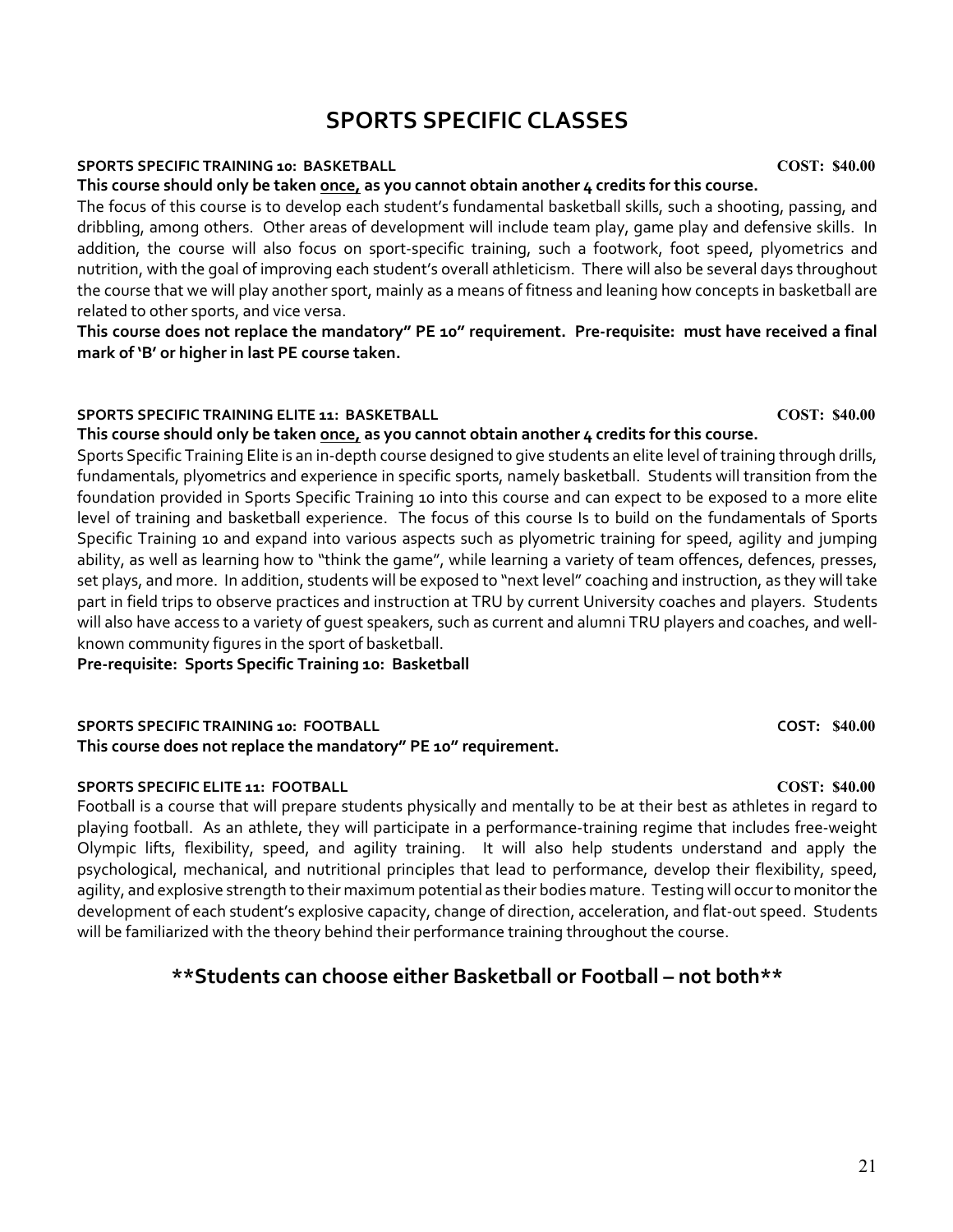# **FINE ARTS**

<span id="page-21-0"></span>[ $\hat{x}$  - indicates Fine Arts 4 credit course for 10, 11 and 12 only. Remember you will need an Applied Skills course <u>or</u> a Fine **Arts course to fulfill the graduation requirements set by the Ministry of Education to graduate]**

## **VISUAL ARTS**

### <span id="page-21-1"></span>**VISUAL ARTS 9 COST: \$25.00**

This developmental Art course continues with work explored in Art 8. Students will gain skill in drawing, painting, printmaking, and sculpture. Sketchbook and basic drawing materials as set by the teacher are needed. **Recommendation: an interest in Art**

### **ART STUDIO 10 (General) COST: \$25.00**

In Art Studio 10, students move beyond the basic techniques and media and explore a variety of new materials in non-traditional ways. Students continue to develop advanced techniques in both 2-D and 3-D media and learn about image development in both personal and social contexts. Sketchbook and basic drawing materials as set by the teacher are needed. **Recommendation: an interest in Art**

### **STUDIO ARTS 2D 10 (Drawing/Painting) COST: \$25.00**

This course is for students who would like to concentrate on drawing and painting and develop these skills further. Students will be introduced to different types of graphite pencils and will experiment with a variety of other drawing and painting materials (charcoal, ink, watercolour, acrylic, etc.). Students also need to bring a sketchbook and basic drawing materials.

**Recommendation: a strong interest in Drawing**

### **STUDIO ARTS 3D 10 (Sculpture) COST: \$35.00**

This course is intended for students interested in 3-dimensional art forms. Media could include clay, wire, paper, and mixed media. Media could also include ceramic glaze, underglaze, and other finishing materials. **Recommendation: a strong interest in 3-dimensional art forms, and no fear of "getting messy" or working large.**

### **ART STUDIO 11 (General) COST: \$25.00**

Art Studio 11 is open to all Grade 11 and 12 students, with or without previous Art experience. Students will learn activities designed to fit both introductory and advanced levels. Students will explore drawing, painting, graphics, and sculpture. Art theory and history are taught through hands-on projects. Sketchbook and basic drawing materials as set by the teacher are needed.

**Recommendation: previous Art experience and an interest in Art**

### **ART STUDIO 12** (General) **COST: \$25.00**

Art Studio 12 is an advanced art course that requires students to "think outside the box". Students may work both collaboratively and independently on extensive projects in a variety of 2-D and 3-D media. During the final term, the student arranges with the instructor to develop skills in a particular medium or process. Goals are established and a study plan developed. Sketchbook and basic drawing materials as set by the teacher are needed.

**Students with little or no experience in art should enrol in Art Studio 11 instead of Art Studio 12.**

**Pre-requisite: The student must have passed any Grade 11 level art course.**

### 22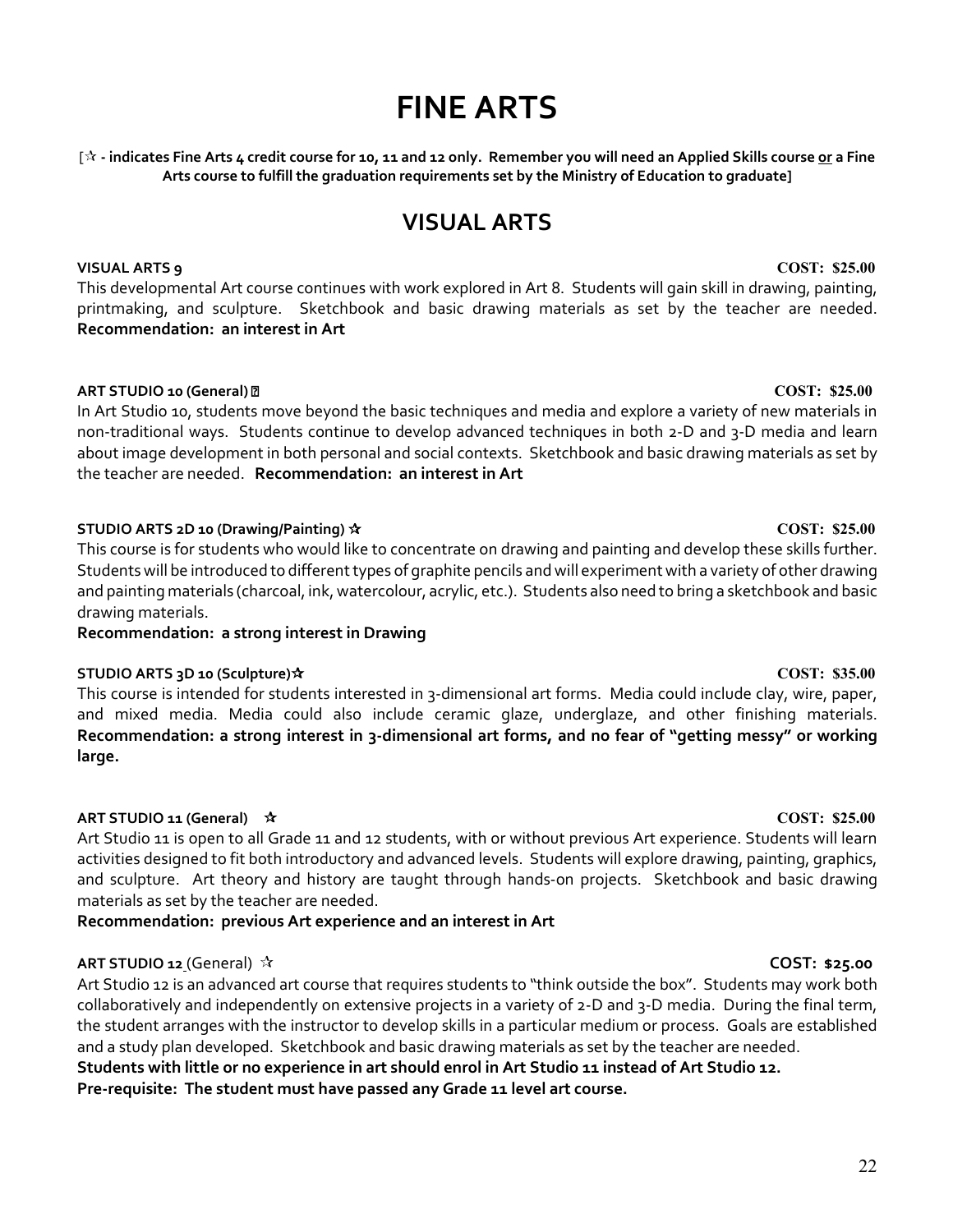### **STUDIO ARTS 2D 11 (Drawing/Painting)**

### **STUDIO ARTS 2D 12 (Drawing/Painting) COST: \$25.00**

This course is an advanced Art course that teaches drawing and painting in a variety of media, such as watercolour, pen and ink, graphite, acrylic, soft pastel, etc. Students planning careers in visual art or related fields, such as fashion design, architecture, or animation, should take this course. Students need to bring sketchbook and basic drawing materials.

**Pre-requisite: Must pass Studio Arts 2D 11 in order to take Studio Arts 2D 12**

### **GRAPHIC ARTS 11**

These specialty Art courses are for students interested in Graphic Arts. Traditional and/or digital technology can be explored, depending upon your interests. Techniques could include screen printing (e.g., on t-shirts), airbrushing, linocuts, nonprinting, and digital art. Students interested in art and illustration in the printing industry, advertising, sign painting, digital art, and other graphic arts fields, should take this course.

**Pre-requisite: Must pass Graphic Arts 11 in order to enrol in Graphic Arts 12**

### **STUDIO ARTS 3D 11 (Sculpture) COST: \$35.00 STUDIO ARTS 3D 12 (Sculpture) COST: \$35.00**

These are advanced courses for students interested in 3-dimensional art forms. Media may include traditional sculpting materials, such as clay, metal, and stone, as well as non-traditional materials, such as chicken wire, wood, plastics, paper and just about every other material one can imagine. Students interested in pursuing Art, 3-D animation, or other related careers, should take these courses.

**Pre-requisite: Must pass Studio Arts 3D 11 (Sculpture 11) in order to enrol in Studio Arts 3D 12 (Sculpture 12).**

# **Photography**

### <span id="page-22-0"></span>**PHOTOGRAPHY 10 COST: \$40.00**

This course is an introduction to photography, from photograms to film and beyond. Students will build pinhole cameras and learn to develop black and white photos using traditional darkroom techniques. Students will also learn some introductory techniques of digital imaging.

**Recommended: a 35 mm camera (second-hand camera can be purchased locally) and digital camera. School cameras are also available on a sign-out basis.**

### **PHOTOGRAPHY 11 COST: \$40.00**

This course is an extension of Photography 10. Students will improve on their skills in developing black and white photos and continue to learn techniques of digital imaging, engaging in creative applications of their photographs. **Recommended: a 35 mm manual camera (second-hand camera can be purchased locally) and digital camera. School cameras are also available on a sign-out basis.**

### **PHOTOGRAPHY 12 COST: \$40.00**

This course is an extension of Photography 11. Students will continue to work with darkroom and digital technology, but also be expected to work more independently, and put on their own photography exhibit. They can also choose to concentrate more on one of the types of photography.

### **Pre-requisite: Photography 11**

**Strongly Recommended: a 35 mm manual camera (second-hand camera can be purchased locally) and/or digital camera. School cameras are also available on a sign-out basis.**

# **GRAPHIC ARTS 12 COST: \$35.00**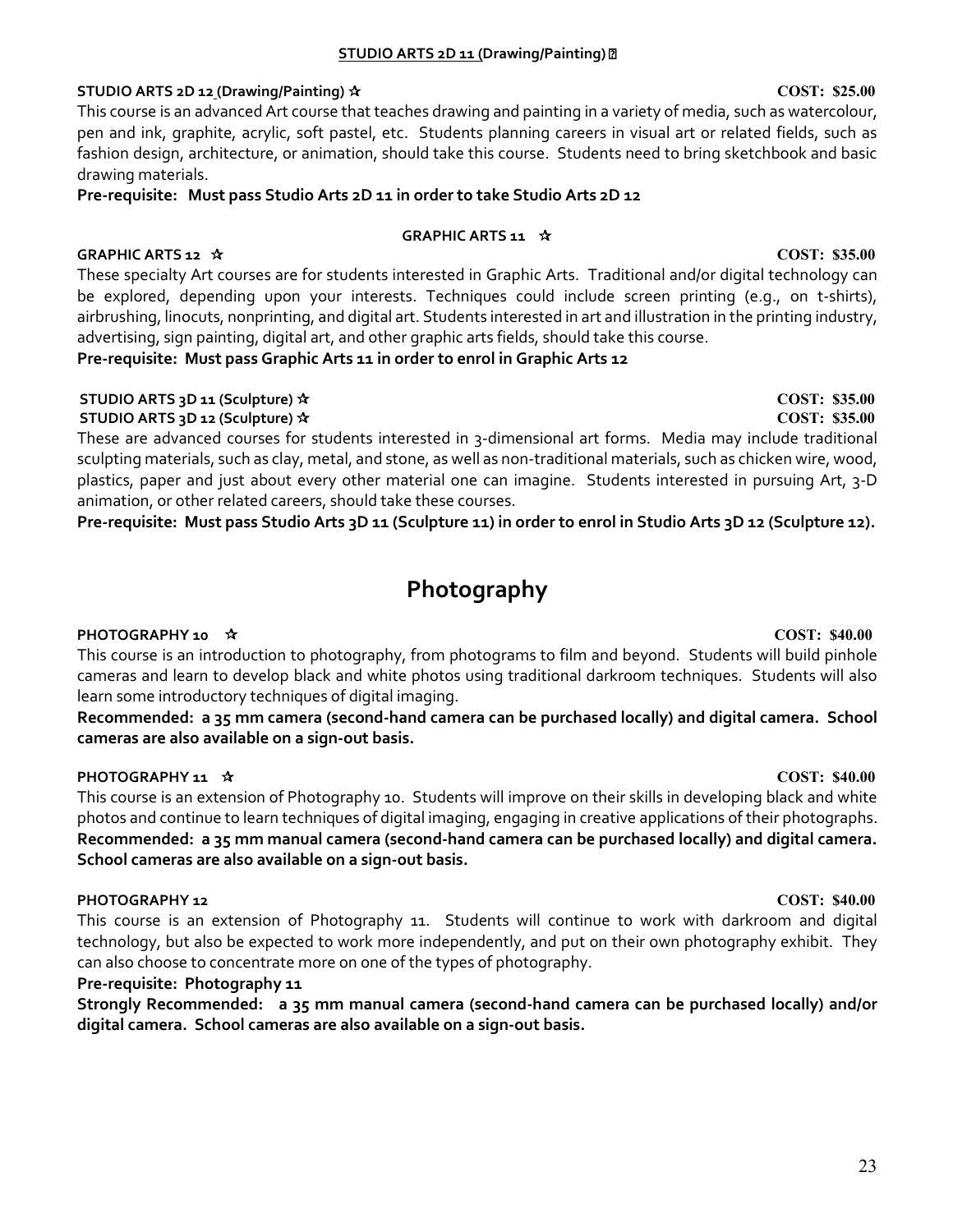## **DRAMA**

# **Acting**

### <span id="page-23-0"></span>**DRAMA 9**

This developmental drama course will continue the work explored in Drama 8 with emphasis on theatre skills. Suitable work may be presented to an audience. Some out-of-class time is expected.

**Recommendation: Drama 8 is not required but would be an asset**

### **DRAMA 10**

Although there is no prerequisite, Drama 9 is recommended as a transitional course. The main theme remains the student's personal development, but the study of theatre and the craft of acting receives the major emphasis. During the year, each student will prepare and present memorized scripts. Students require personal selfdiscipline. Some out-of-class time is expected.

**Recommendation: Drama 9 and strong skills in working effectively with others**

### **DRAMA 11**

Drama 11 is a course focused in such areas as introduction to the history of the theatre, play discussions, scene evaluations and production work. Emphasis is on acquiring and developing practical acting skills. When group work is in progress, students are expected to work constructively while the director works with each group in turn. Suitable scenes and plays will be presented before the public.

### **Recommendation: a strong interest in Drama is required**

### **DRAMA 12**

Drama 12 is an advanced acting course, which is designed to meet the needs of serious performing arts students. Besides further development of skills explored in Acting 11, emphasis is concentrated on advanced individual techniques and performances. Students will explore the historical development of theatre, plays and scenes of different periods. Assignments include styles in acting, as well as comic technique.

<span id="page-23-1"></span>**Pre-requisite: Drama 11 or Teacher approval**

# **MUSIC**

Our aim in the music program is to develop well-rounded musicians! We focus on building excellence, appreciation, and enjoyment in our students, both as performers and as audience members.

All music students are required to participate in any necessary out-of-class rehearsals, performances, and related activities. Regular home practice is required in order to maintain the program's standard of excellence. Written assignments may occasionally be required. Daily planners or agenda books are essential for success!

Students enrolling in band should choose a section appropriate to their level of ability. The following descriptions can be used as a general guide to the selection of an appropriate section. Students who are unsure about this selection should consult the Music Director, Mr. Heal.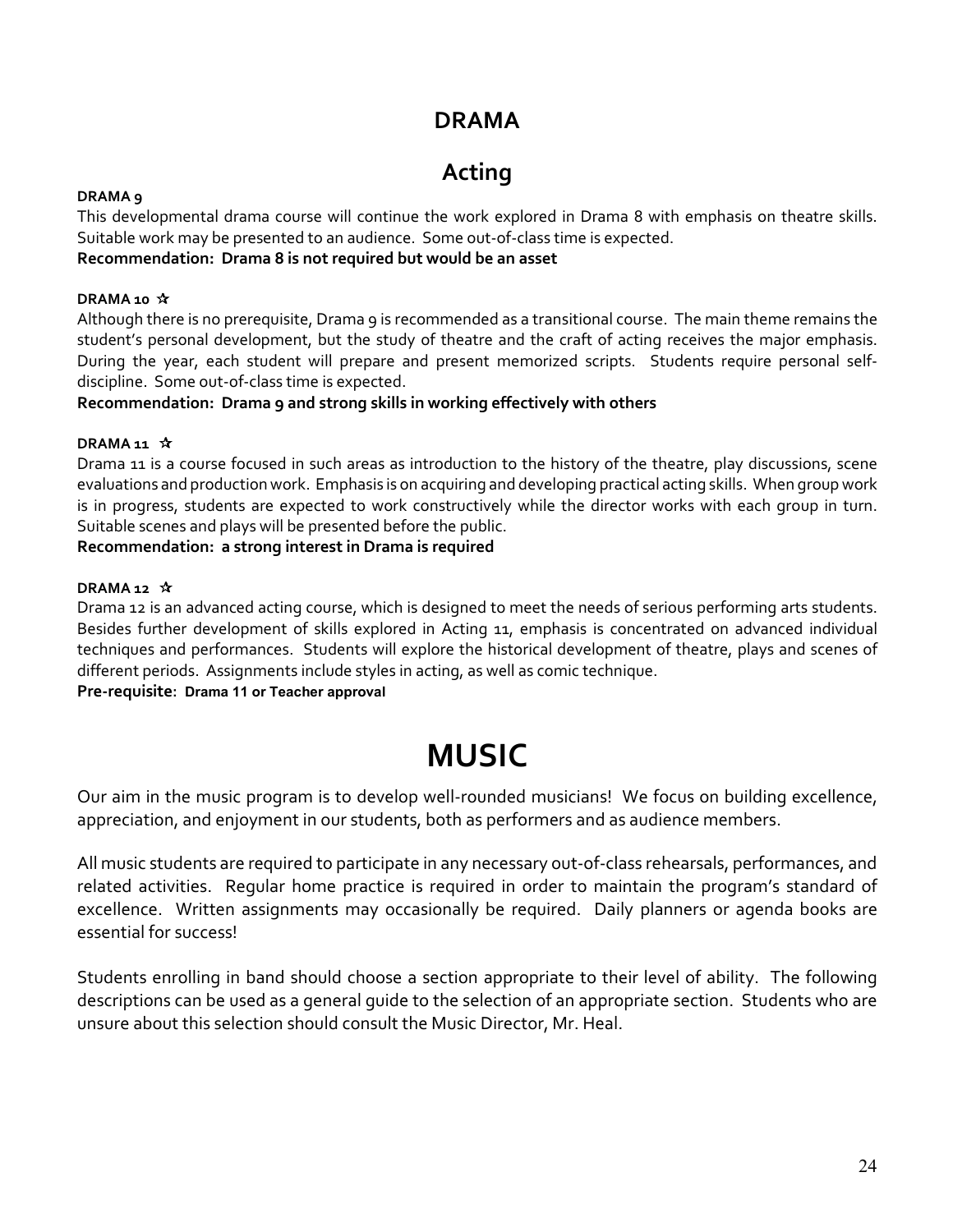# **Band**

### **MUSIC 9: CONCERT BAND**

<span id="page-24-0"></span>For the calendar year 2022/23, Music 9 will be open to beginners and to those that have a year or two of experience playing an instrument. You do not need to have any previous musical experience or knowledge to be successful! Instruments available are: all brass and woodwind instruments, percussion, and bass guitar. If you have previous experience as a string player, you may join the ensemble, but starting on a string instrument as a complete beginner, is not an option. Instruments can be rented from the school, or a reputable company such as Long & McQuade.

### **MUSIC 10: CONCERT BAND MUSIC 11: CONCERT BAND MUSIC 12: CONCERT BAND**

### **Pre-requisite: More than two years experience on a band instrument is required**

Music 10: Concert Band – must have Music 9: Concert Band Music 11: Concert Band - must have Music 10: Concert Band Music 12: Concert Band – must have Music 11: Concert Band

*All concert band courses at Westsyde offer class instruction on band instruments excluding guitar and the keyboard. This instruction emphasizes performance skills, musicality, and technique. Students will be required to attend and perform in various shows and concerts.*

*EQUIPMENT REQUIRED: Instrument, 3-ring binder, method book and Agenda Book. Students who do not have their own instrument can rent one from the school at a cost of \$45.00 for each semester. Percussionists are required to have their own sticks, mallets and practice pad/bell set for use at home.* 

### **MUSIC 10: GUITAR MUSIC 11: GUITAR MUSIC 12: GUITAR**

### **NOTE: Students need to have their own guitar.**

This course is intended to give students who wish to study guitar at any level, a solid, well-structured overview of various guitar-playing techniques including folk, classical, rock and jazz. All students will be expected to provide their own instrument. A fundamental history of plucked lute and guitar-like instruments throughout the world will be used as an introduction to the practical aspects of playing. An appreciation of different styles will be encouraged through an intensive daily listening segment.

Students will be taught to play from chords, chord symbols, classic notation, and guitar tablature. Students will learn to play bass lines in styles such as rock, country, funk, bassa nova, blues and jazz. The course will include music theory covering rhythm, scales, modes, and chord structures.

All students will be expected to write basic tunes and songs and will perform for an audience in either solo or ensemble situations. Opportunities will be provided for students to record and mix their performances and compositions. Upon early assessment, those who have extraordinary skills will be expected to share them with the class to receive the highest grades.

Time will be provided for individual study and group ensemble work, but not to the detriment of other students.

Enrichment will include guest performers, teachers, and encouragement to attend concerts and festivals. Students will be provided with a thorough overview of employment opportunities in the music industry.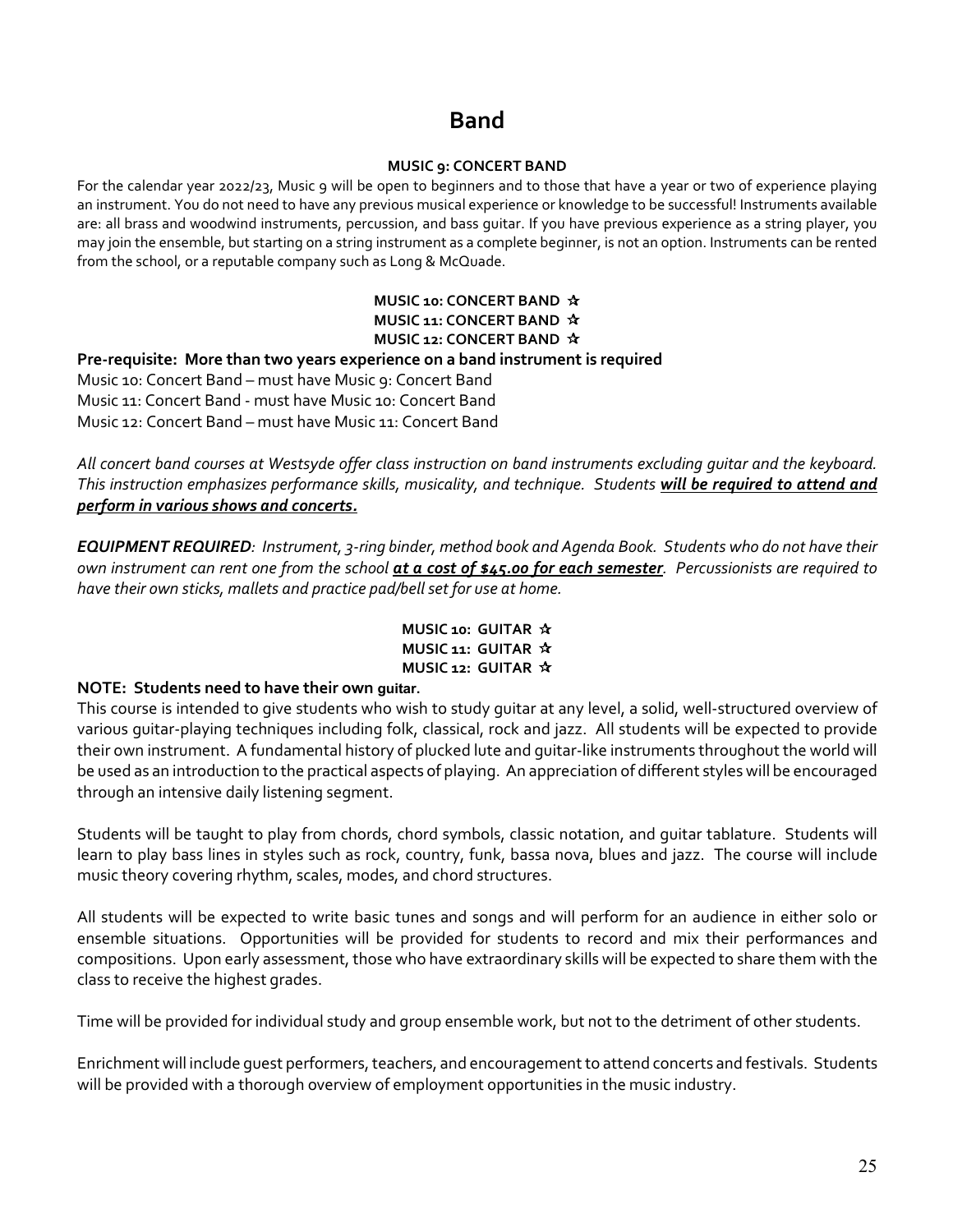# **Courses Taken Off Timetable**

**4 credits given for each Grades 10-12 course taken**



## <span id="page-25-0"></span>**JAZZ BAND CHOIR: VOCAL JAZZ**

Jazz Band 9 Choir 9: Vocal Jazz Jazz Band 10  $\sqrt{ }$  Choir 10: Vocal Jazz Jazz Band 11  $\sqrt{ }$  Choir 11: Vocal Jazz Jazz Band 12 Choir 12: Vocal Jazz

*Jazz Band and Jazz Choir at Westsyde Secondary are Premiere Performance Groups. Many students enjoy being part of these exciting performing groups and they fill up quickly. These courses are taken off the timetable. Students need to be aware that rehearsals run year long twice every week at 7:00 am.* 

These courses are part of our dynamic Performing Arts Department so some extra rehearsals will come up throughout the year. Jazz Band and Choir (Vocal Jazz) provide instruction in many commercial music areas including: Jazz, Bebop, Rock, R & B and the Blues. Students also study improvisation and soloing techniques. Both jazz groups will be involved in performance-oriented training schedules, with a possibility of festival competition experience. Please note that students may need to miss some school for travel and tour reasons.

**Pre-requisites: Jazz Band 12 – you need Jazz Band 11 Choir 12: Vocal Jazz - you need Choir 11: Vocal Jazz**

# **APPLIED SKILLS**

<span id="page-25-1"></span>[ **- indicates Applied Skills 4-credit course for 10, 11 and 12 only. Remember you will need an Applied Skills course or a Fine Arts course to fulfill the graduation requirements set by the Ministry of Education to graduate]**

# **Computer Animation**

### <span id="page-25-2"></span>**COMPUTER ANIMATION 9 & COMPUTER ANIMATION 10**

No experience necessary! Just let your creative side loose on the computer! In this course, you will learn to construct various three-dimensional characters and backgrounds, add movement to them and create mini animations. It is fun, challenging, and leading edge! It is a great place to explore a career in the ever-growing world of animation and graphic design.

### **COMPUTER ANIMATION 11 & COMPUTER ANIMATION 12**

Tap into your creative side and explore the world of animation. In this course, students will explore all aspects of computer animation – from storyboard development to the final animation presentation. Students will work both independently and as part of a team, to generate various three-dimensional objects/characters – apply movements to them – and develop full animation. It is the melding of graphic design and computer technology that is fun, challenging, and leading edge.

## **Business**

### <span id="page-25-3"></span>**ACCOUNTING 11**

If you want to understand your personal finances better, then Accounting 11 is the course for you. This course will introduce you to sound financial decision-making based on financial documents. Concepts such as the accounting equation and the preparation process of financial documents will be taught.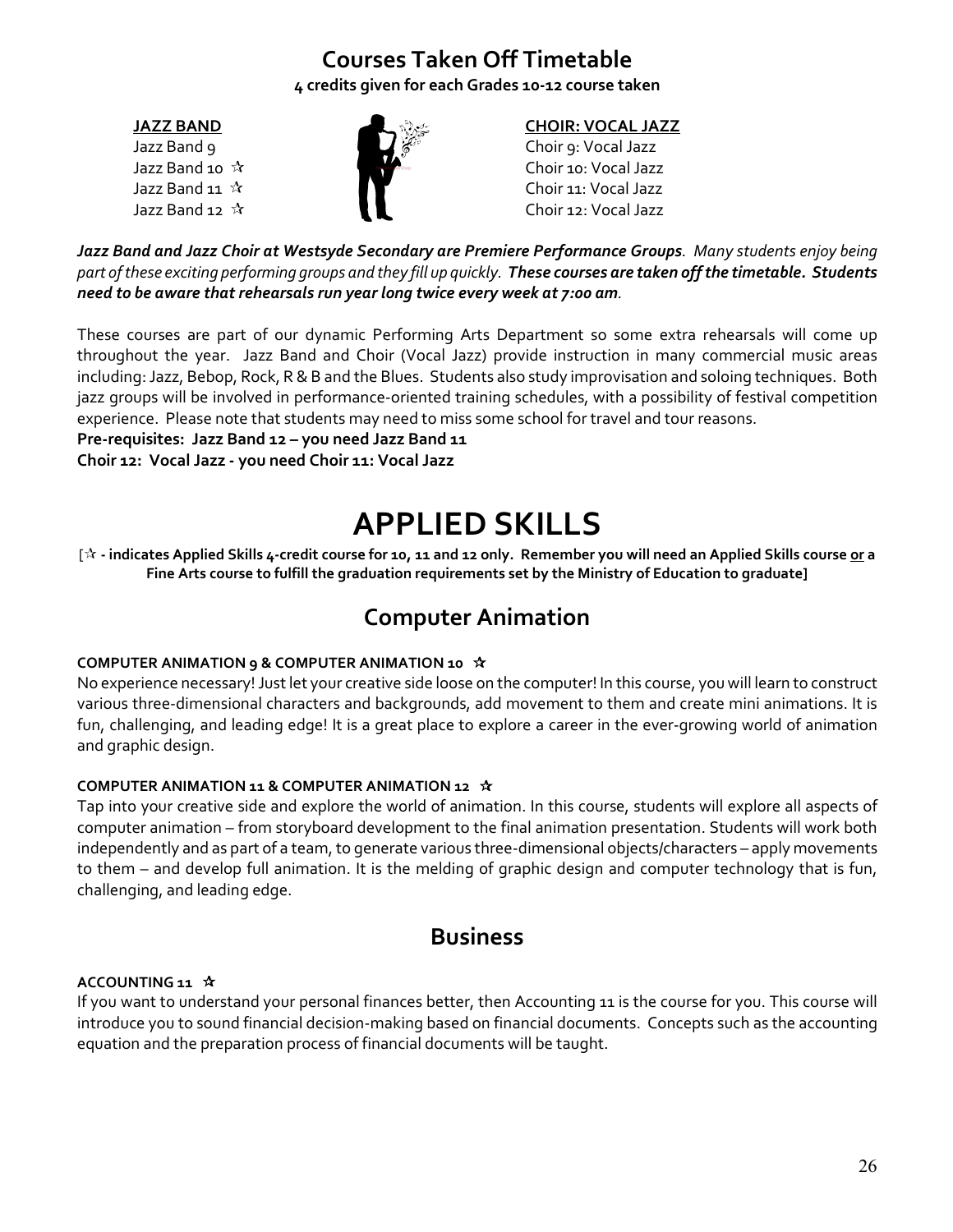### **ACCOUNTING 12**

If you have an interest in owning or operating a business, then Accounting 12 is the course for you. This course is a continuation of the concepts introduced in Accounting 11. Beyond this, Accounting 12 will introduce the concepts of payroll management, inventory systems, detailed ledger accounts and specialized journals. **Pre-requisite: Accounting 11**

### **ECONOMIC THEORY (can either be a Senior Social Studies credit or Applied Skills credit, but not both)** *This course meets the Social Studies graduation requirement and is also a Grade 11 and 12 elective.*

**Would be of particular interest to students interested in pursuing a business program**. The course looks at how economic systems are influenced by the political systems of various countries and how micro and macro economic decisions can affect individuals as well as countries. Using an online simulation game, students will also get the opportunity to develop their own political and economic system and interact with classmates to try to gain control of their evolving country by manipulating its land, assets, and monetary system to gain more status points than their classmates. This is a fun, interactive way to explore the interconnection between politics and economics. **Prerequisite: Social Studies 10**

# **HOME ECONOMICS Textiles**

## <span id="page-26-0"></span>**TEXTILES 9 COST: \$35.00**

This course is designed for students who want to learn to sew or improve their skills. Students will have the opportunity to create a variety of small crafts as well as larger projects or garments of their choice.

### **TEXTILES 10 COST: \$35.00**

This course is designed for students who want to learn to sew or improve their skills. Students will have the opportunity to create a variety of small crafts as well as larger projects or garments of their choice. Students will further their knowledge of fabrics, commercial patterns, fitting techniques and fashion design.

### **TEXTILES 11**   $\star$  **COST: \$35.00**

This course is designed for students who want to learn to sew or improve their skills. Students will have the opportunity to create a variety of small crafts as well as larger projects or garments of their choice. Students will be able to refine skills learned in previous classes including fibre arts and crafts.

### **TEXTILES 12 COST: \$35.00**

This course is designed for students who want to learn to sew or improve their skills. Students will have the opportunity to create a variety of small crafts as well as larger projects or garments of their choice. Students will further their work with commercial patterns and refine garment construction techniques

## **Foods**

### <span id="page-26-1"></span>**FOOD STUDIES 9**  $\star$  **COST: 35.00 COST: 35.00**

This is an introductory course exploring many areas of food preparation. Labs will give students a chance to develop their skills. Theory section will help students make sound food choices for better health and more energy.

### **FOOD STUDIES 10 COST: 35.00**

This course explores food preparation and eating patterns in various countries. Students will prepare regional foods of Canada and a selection of international recipes.

NOTE: A student cannot take Foods 9 and Foods 10 in the same school year.

### **FOOD STUDIES 11**  $\angle$  **<b>COST:** 45.00

Food Studies 11 takes an in-depth look at food and food choices. Students will learn about nutrition, budgeting, shopping and the environmental impact of food choices, vegetarian diets and information about food additives. A student cannot take Foods 11 and Foods 12 in the same school year.

### 27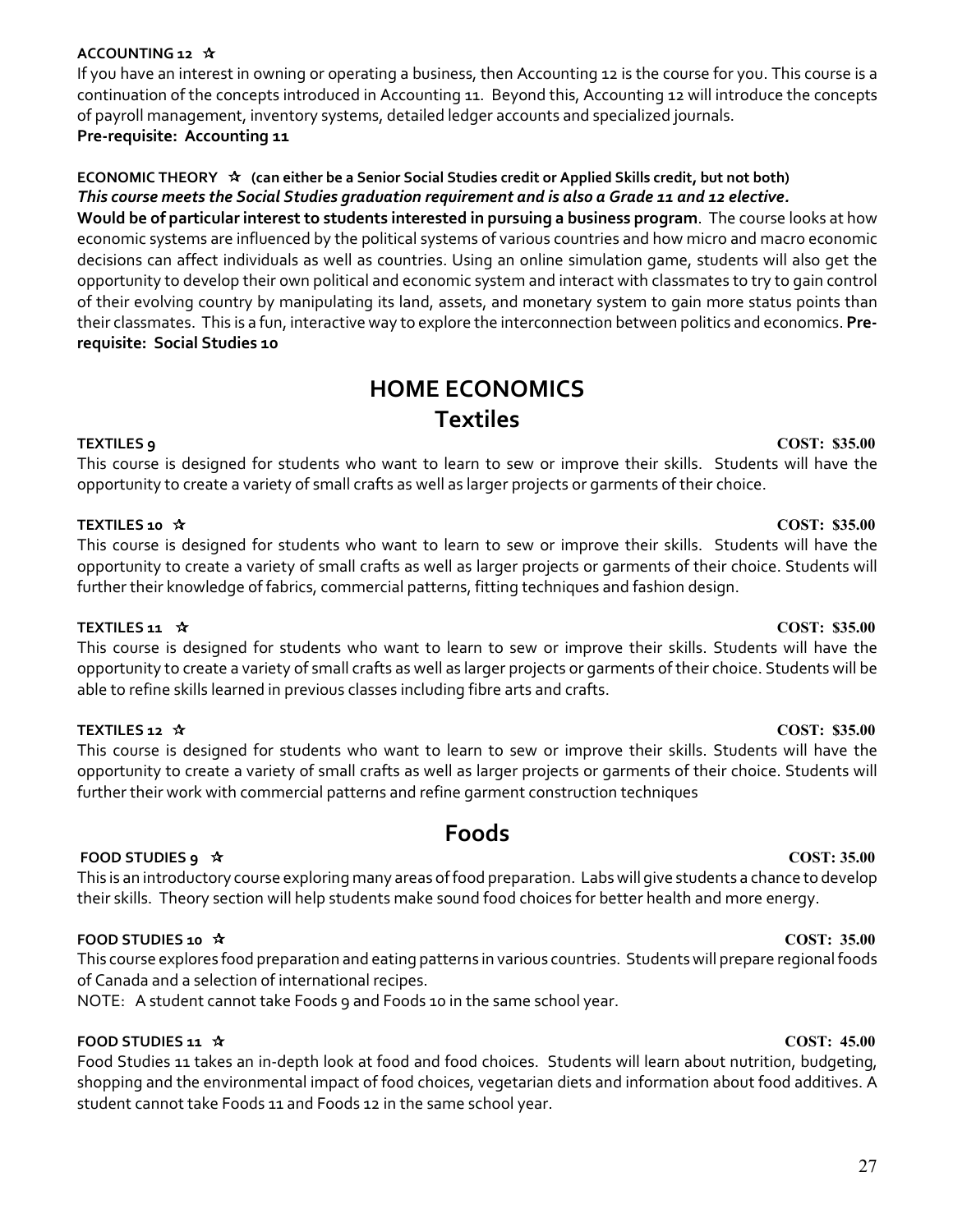### **FOOD STUDIES 12 COST: \$45.00**

Food Studies 12 (International Foods) explores the food choices of countries around the world. Students will explore how geography, climate, cultures, and religion impact the food habits of foreign countries. These courses will be taught alternately. A student cannot take Food Studies 11 and Food Studies 12 courses in the same school year.

### **CULINARY ARTS 11 (Fine Baking) COST: \$45.00**

This class offers students the opportunity to explore advanced theory and techniques in baking and decorating. Learn all about the various types of cookies, cakes, breads, pastries and fancy desserts, and make and eat them too! As this is an advanced class, it is for serious and committed students only.

### **Pre-requisite:**

**Students in Grades 11 and 12 MUST have either Foods, 9, 10, 11, or 12, Students in Grade 10 MUST have either Foods 9 or 10, and permission from the teacher**

### **CULINARY ARTS 12 (Fine Baking) COST: \$45.00**

This class offers students the opportunity to explore baking with an international focus. We will learn about, and make, the baked goods for which a number of countries are famous. Possible countries of focus include Italy, Britain, France and Germany. As this is an advanced class, it is for serious and committed students only. **Pre-requisite:** 

<span id="page-27-0"></span>**Students in Grades 11 and 12 MUST have either Foods, 9, 10, 11, or 12, Students in Grade 10 MUST have either Foods 9 or 10, and permission from the teacher**

# **APPLIED TECHNOLOGY**

# **Metal Note: Please note that all material must be provided by the student or purchased before students are allowed to start any project in the Metal Shop.**

## <span id="page-27-1"></span>**METAL**

**METALWORK 9 COST: \$45.00** Metal 9 is an introductory project-based course that explores a variety of ways to shape and process metal and gives students the opportunity to develop hands on skills in the metal shop. Students enrolled in this course will learn shop safety, be introduced to new tools and equipment, complete prescribed projects, and have the opportunity to design and build their own projects. Completed projects will serve to introduce casting, drilling, turning, blacksmithing, welding, as well as numerous other common metalworking operations.

### **METALWORK** 10  $\angle$  **2008T: 245.00**

Metal 10 is a project-based course that allows students to advance their basic skills when it comes to shaping and processing metal in a safe environment. This is a hands-on course that encourages students to learn shop safety, complete prescribed projects, and give them the opportunity to design and build their own projects. This course is designed not only for the continuing metalwork student but also as a general interest course. Completed projects will serve to introduce casting, drilling, turning, milling, welding, as well as numerous other common metalworking operations.

### **METALWORK 11**  $\hat{\mathbf{x}}$  **COST: \$45.00**

Metal 11 is a practical, project-oriented course that provides hands on experience in the metal trades within a safe environment. Enrolled students will have the opportunity to gain experience in the metal trades, basic operation of metal lathes, milling machines, drill presses, and basic techniques of welding, foundry bench work, jewelry making and blacksmithing. Students will be required to complete prescribed projects as well as be given the

### 28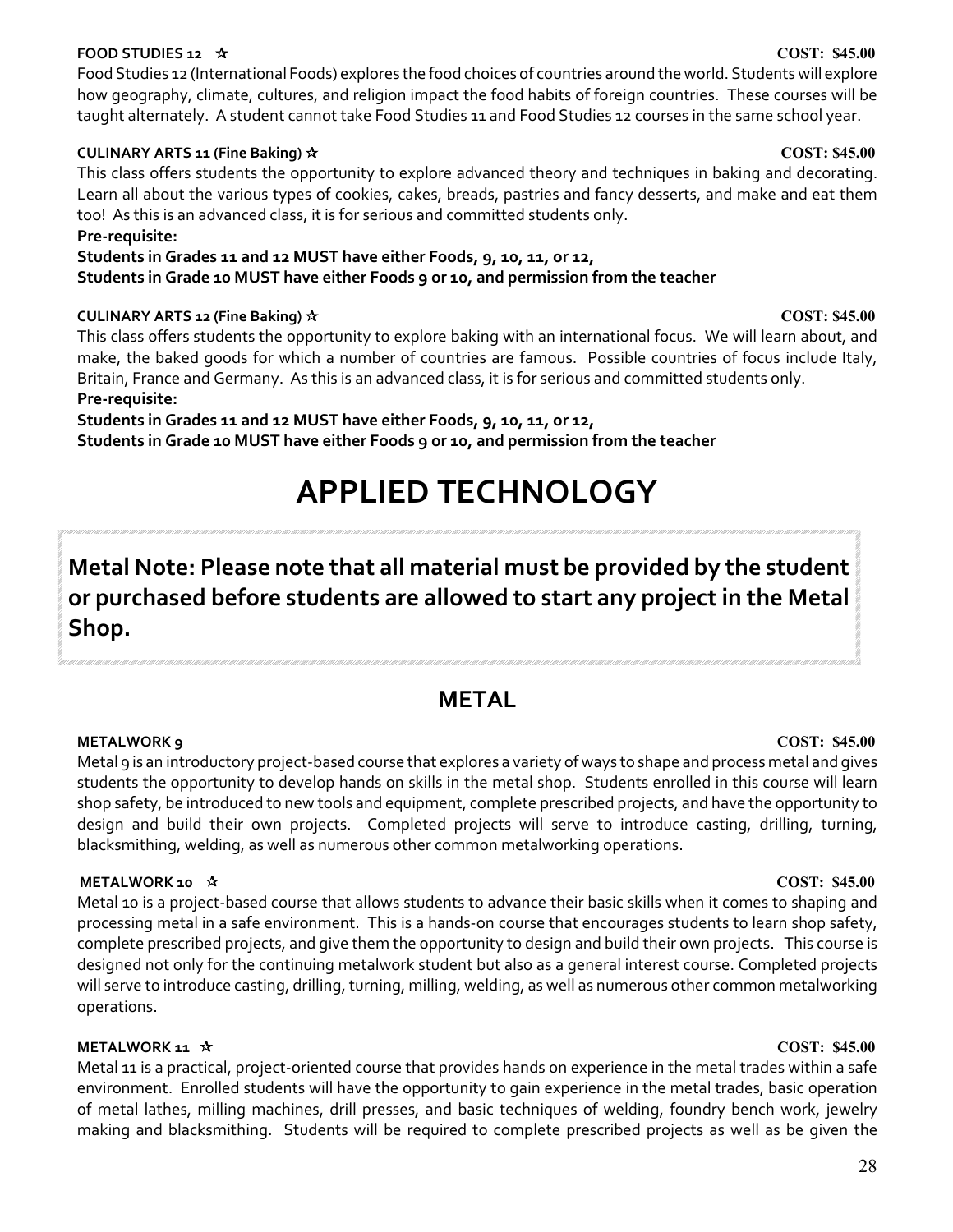### opportunity to design and build their own projects. This course is design as both a general interest course and for those students that wish to explore and learn about the different vocations in this field of study.

## **METALWORK 12 →**  $\star$  **COST: \$45.00**

Metal 12 is a practical, project-oriented course that provides hands on experience in the metal trades within a safe environment. Enrolled students will have the opportunity to gain experience in the metal trades, basic operation of metal lathes, milling machines, drill presses, and basic techniques of welding, foundry bench work, jewelry making and blacksmithing. Students will be required to complete prescribed projects as well as be given the opportunity to design and build their own projects. This course is design as both a general interest course and for those students that wish to explore and learn about the different vocations in this field of study.

# **WOODWORK / CONSTRUCTION**

## <span id="page-28-0"></span>**WOODWORK 11**  $\star$  **COST: \$35.00**

This course includes: project planning and design (bill of materials, material estimation and workshop drawings); wood lathe work (spindle turning); safety procedures on planer and jointer, table saw, radial arm saw, band saw and drill press, hand tool usage; practical project work (assigned, student initiated) – students design and construct projects of their choice; wood finishing techniques.

## **WOODWORK 10**  $\hat{\mathbf{x}}$  **15.00**

This course includes: project planning and design (bill of materials, material estimation and workshop drawings); wood lathe work (spindle turning); safety procedures on planer and jointer, table saw, radial arm saw, band saw and drill press, hand tool usage; practical project work (assigned, student initiated) – students design and construct projects of their choice; wood finishing techniques.

## **WOODWORK 11**  $\star$  **COST: \$45.00**

This course includes: safety in all practical power tool applications, table saw, radical saw, thickness planer, jointer, drill press; project planning and design; project construction (assigned, student initiated) – students design and construct projects of their choice.

**Pre-requisite: Woodwork 10**

**WOODWORK 12**  $\star$  **COST: \$45.00** This course includes major project planning and construction as well as a small, assigned project. **Pre-requisite: Woodwork 11**

# **ART METAL**

<span id="page-28-1"></span>**ART METAL 11 COST: \$40.00** This course is a combination of the arts and ADST. Students will learn skills and techniques used in the jewelry industry with an emphasis on design and function. Activities may include design and work in: stained glass, chain making, art sculpture, casting and lapidary.

## **ART METAL & JEWELLERY 12 COST: \$40.00**

Students will further develop the skills learned in previous Art Metal courses. Activities may include design and work in: stained glass, jewelry, chain making, glass fusion, art metal, sculpture, casting and lapidary.

## **DRAFTING 10, 11, 12**

This course is designed to teach basic drafting skills and fundamental concepts of architectural and mechanical drafting. Mechanical Drafting will cover the basic drawing skills including lettering, lines, and vocabulary as well as online Computer Aided Drawing (CAD) and 3D drawing and printing. Architectural drafting will introduce the student to computer applications used in architectural design and theory.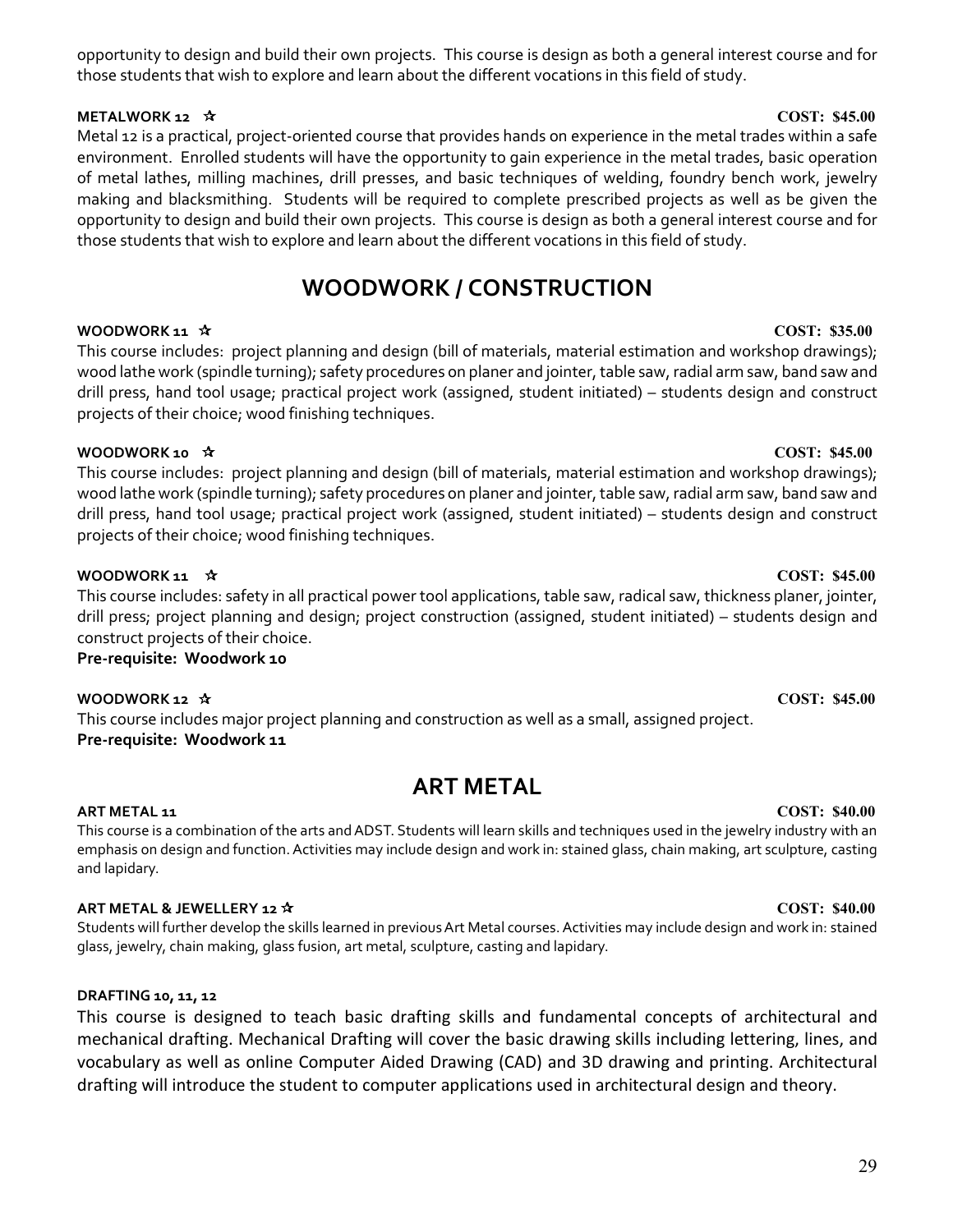# **AUTOMOTIVE**

### **NOTE: STUDENTS MUST PAY FOR ALL MATERIALS USED ON THEIR OWN CARS/TRUCKS BEFORE USING ANY SCHOOL MATERIALS**

### <span id="page-29-0"></span>**POWER TECHNOLOGY 9, 10 (Mechanics)**  $\hat{x}$   $\hat{z}$

This is a hands-on introduction course for those students interested in taking Automotive 11 or 12. Students will examine different sources of power including internal and external combustion engines. They will disassemble, inspect, and assemble small  $2$  and  $4$  stroke engines as well as learn the basic components on modern day automobiles. Skills and knowledge will be done through both theory and within the auto shop in a safe working environment. Students are encouraged to bring in small motors and projects from home to work on, but this is not required. No previous experience or knowledge required.

### **AUTOMOTIVE TECHNOLOGY 11**  $\mathbf{\hat{x}}$

This is an introductory course dealing with the operation, maintenance, and inspection of the automobile. Students will have the opportunity to demonstrate their understanding of safety and competency by working with hand tools, power tools, and other required equipment as they maintain and repair vehicles and engines. Presented both through hands on and theory work, students will have the opportunity to increase their knowledge of the basic parts of a vehicle, how to maintain it, and how to prevent breakdowns. Students will also learn the proper steps to purchasing a vehicle and how to save money over the car's life by completing basic automotive repairs yourself. No previous experience or knowledge required. Personal vehicle or mechanical projects a bonus, but not required in this class.

### **BASIC CAR CARE 11 (FORMALLY CAR CARE MAINTENANCE GIRLS 11) COST: \$40.00**

Have questions about vehicles, how they run, and how to maintain them but were always afraid to ask, then this class is for you. This is a basic introductory course aimed at those students that want to learn about the automobile, how to look after them, and what to do in order to make them last. Presented both through hands on and theory work, students will have the opportunity to learn the basic parts of a vehicle, how to maintain it, and what to do with a breakdown. Students will also learn the proper steps to purchasing a vehicle and how to save money over the car's life by completing basic automotive repairs yourself. No previous experience or knowledge required as this course will help you answer any questions you may have about cars and how to fix them.

### **AUTOMOTIVE TECHNOLOGY 12 COST: \$40.00**

This hands-on course is a continuation of what was taught in Automotive 11. The course includes a review of what was learned previously in the course, and then expands into more subsystems used in the automobile. Presented both through hands on and theory work, students will have the opportunity to troubleshoot mechanical and electrical problems common in today's modern vehicles and increase their knowledge of the vehicle components, how to maintain your vehicle, and how to prevent breakdowns. Students will also learn the proper steps to purchasing a vehicle and how to properly modify your vehicle to suite your needs. Personal vehicle or mechanical projects a bonus, but not required in this class.

### **BASIC CAR CARE 12 (FORMALLY CAR CARE MAINTENANCE GIRLS 12) COST: \$40.00**

This course is a continuation of Basic Car Care 11. The course includes a review of what was learned previously in the course, then expands and delves into more of the subsystems used in the automobile ensuring a safe learning environment where every question can be answered. Presented both through hands on and theory work, students will have the opportunity to increase their knowledge of the basic parts of a vehicle, how to maintain it, and how to prevent breakdowns. Students will also learn the proper steps to purchasing a vehicle and how to save money over the car's life by completing basic automotive repairs yourself. No previous experience or knowledge required as this course will help you answer any questions you may have about cars and how to fix them.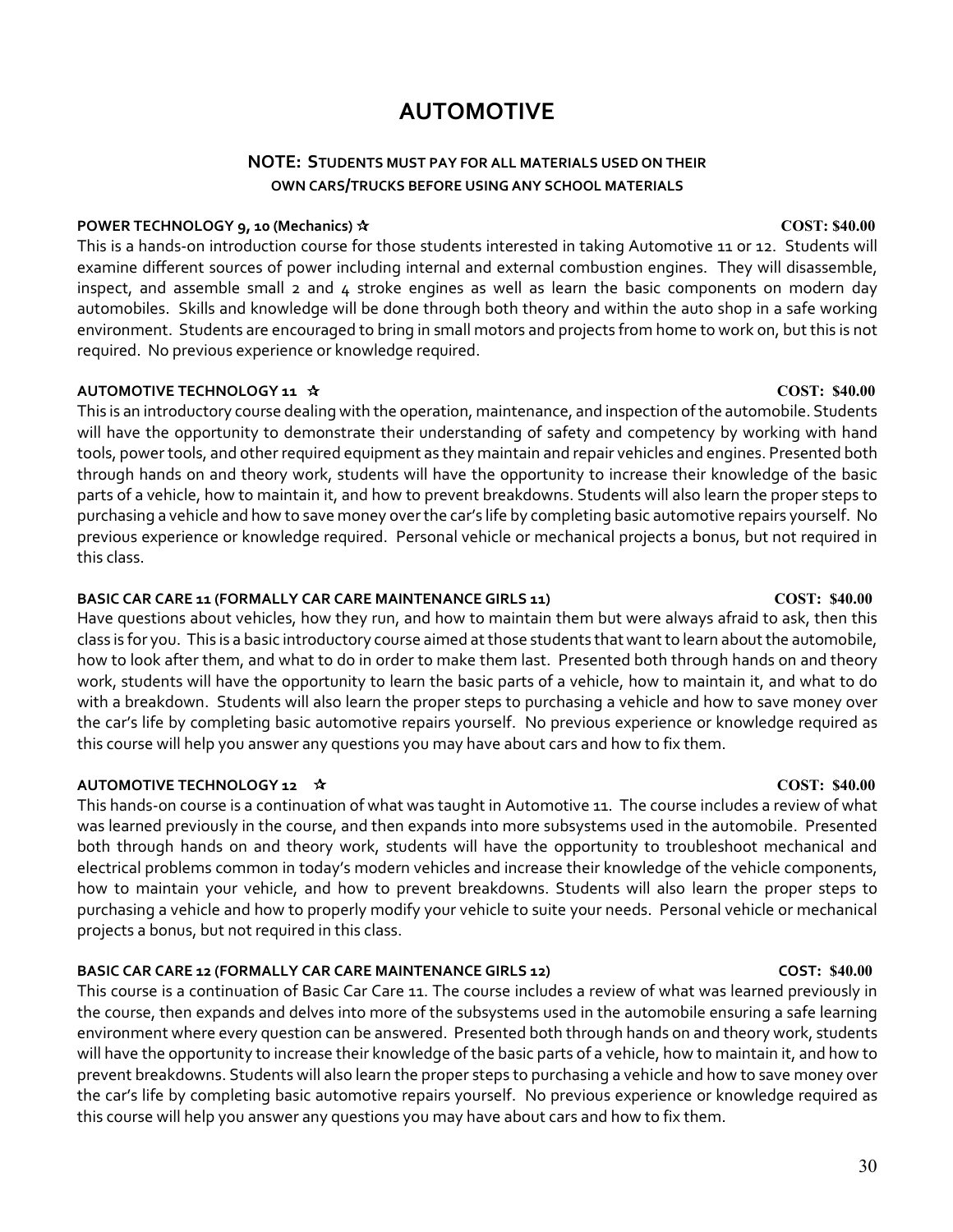# **SPECIALTY COURSES**

# **Psychology**

### <span id="page-30-0"></span>**PSYCHOLOGY 11 and 12**

Have you wondered how the brain works or why people act the way they do? Then, this course is for you! In this course, you will learn to understand yourself and others better. Content is delivered through projects, discussion, and hands on applications wherever possible. Topics vary from year to year and may include the following: the brain, mental disorders, dreaming and consciousness, criminal psychology, development, and counselling theories.

This course will be particularly useful or anyone planning for a career in counselling, health care, social work, or teaching. However, it is a fun and interesting course for anyone who has an interest in the field of Psychology.

The topics covered in this course alternate each year, allowing students to take the course twice in a two-year period. However, a student should not select this course twice in the same school year.

# **Outdoor Education – Fly Fishing**

### <span id="page-30-1"></span>**OUTDOOR EDUCATION 10: FLYFISHING COST: \$40.00**

This course has been developed not only to have the student learn about the outdoors but to do so in a safe and respectful manner. The objectives are: to teach and familiarize the student in fish and wildlife management and conservation. This includes identification and habitat of wildlife species; to take advantage of the outdoor recreation potential which is available to the public; to emphasize the student's responsibilities to landowners, the public at large, wildlife and the environment; to teach the student proper care, safety, **and** handling of all outdoor equipment and to teach practical skills that will make the student's use of the outdoors more pleasurable and safer. **NOTE: This course will only be offered in 2nd semester.**

### **OUTDOOR EDUCATION 11: FLYFISHING COST: \$40.00**

This course has been developed not only to have the student learn about the outdoors but to do so in a safe and respectful manner. The objectives are to teach and familiarize the student in fish and wildlife management and conservation. This includes identification and habitat of wildlife species; to take advantage of the outdoor recreation potential which is available to the public; to emphasize the student's responsibilities to landowners, the public at large, wildlife and the environment; to teach the student proper care, safety **and** handling of all outdoor equipment and to teach practical skills that will make the student's use of the outdoors more pleasurable and safer. **NOTE: This course will only be offered in 2nd semester.**

### **OUTDOOR EDUCATION 12: FLYFISHING COST: \$40.00**

This course has been developed to give an opportunity for students who have already taken Outdoor Education 11 to advance their skill set. Students will learn advanced fly-tying techniques, as well as take advantage of the shops to develop skills in building a fishing net and to have the option to build a custom fly rod. Particular attention will be given to learning and understanding fish and wildlife management and conservation. This includes advanced studies in conservation and understanding wildlife habitats; emphasizing students' responsibilities to landowners, the public at large, wildlife and the environment. Other goals include an advanced understanding of how to take advantage of our region's great outdoor recreation potential in a safe and respectful manner. **NOTE: This course will only be offered in 2nd semester.**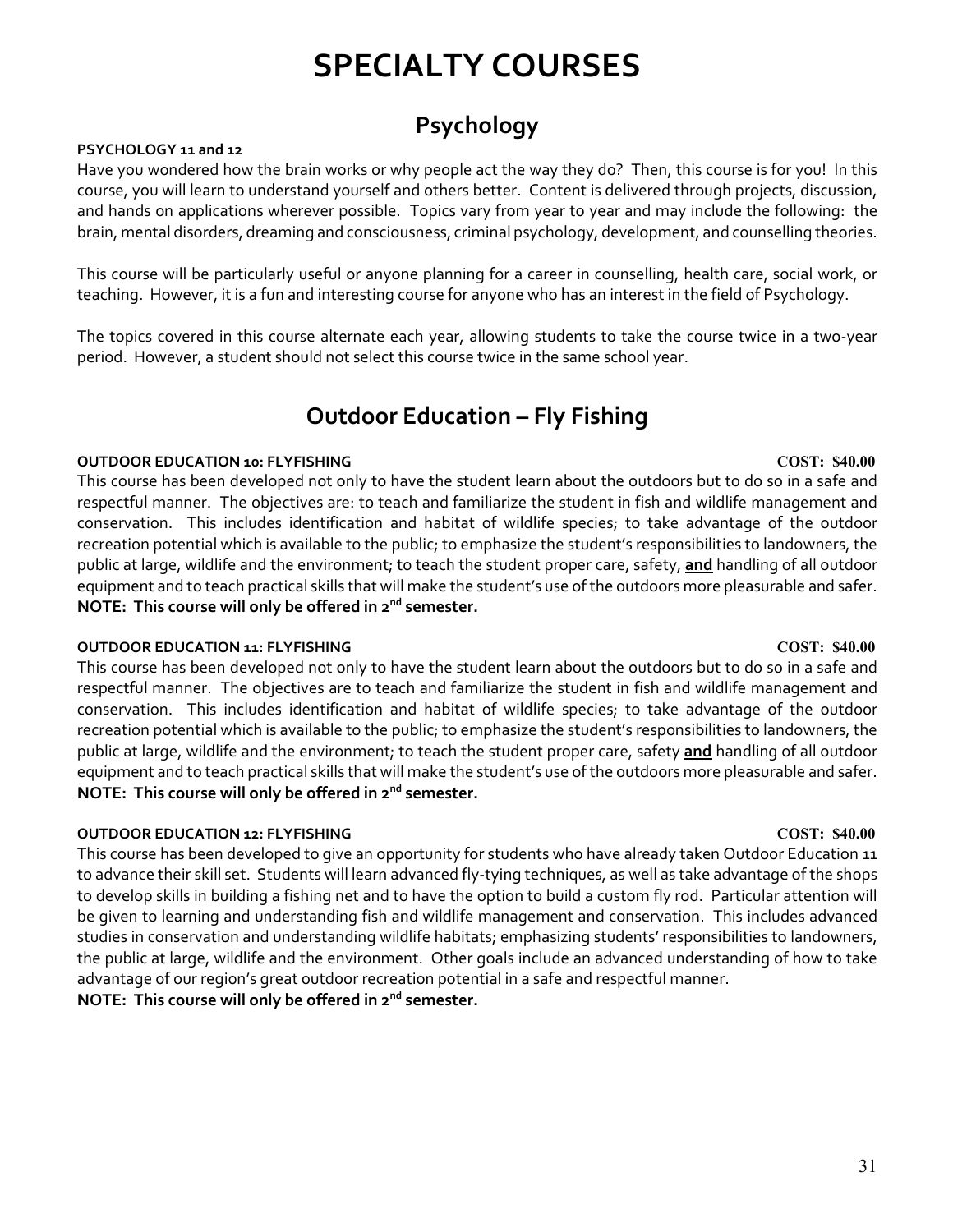# **Leadership**

### <span id="page-31-0"></span>**LEADERSHIP 9, 10, 11 and 12**

(This course runs year long and is taken off the timetable - Tuesday after school, Thursday at lunch)

### **NOTE: You will receive 4 credits each for Leadership 10, 11, and 12.**

Society needs well-trained, ethical leaders. Good leaders are found in all aspects and areas of life and serve as models for their accomplishments. Academic institutions seek them out. Commercial enterprises support the growth of new leaders within their corporations. Student leaders are acknowledged by their schools. It is with these realities in mind that we believe secondary school students should be students should be given the opportunity to develop and discover leadership values, attitudes, and skills. Leadership at Westsyde Secondary helps students develop personal skills and positive attitudes, both of which will give students the opportunity to make a difference in their personal lives, their school, their jobs, and their community.

In this course students will gain practical experience working on Leadership projects which range from in-school events to community outreach, to service-learning opportunities. Students work collaboratively on projects where they must work on self-improvement, self-assessment, communication, and teamwork in order to achieve their task.

### **PLEASE NOTE: Marks in this course do not count towards Academic Honour Roll**

## **Teacher Assistant**

### <span id="page-31-1"></span>**TEACHER ASSISTANT 11 and 12**

At the request of a teacher, students in Grades 11 and 12 may work as an assistant with a teacher. Teachers wanting assistants will meet with students on an individual basis to discuss their expectations and requirements. If a student is interested in becoming a teacher assistant, they can get an application form from their counsellor in the Counselling Office. Completed forms must be handed in to the Counselling Office. Placement in Teachers Assistant courses occur after all students' schedules are completed. Therefore, students must select 8 courses when making their course selections. Course content will be determined by the individual teacher in conjunction with the District Board Authorized Teacher Assistant course.

**PLEASE NOTE: Marks in this course do not count towards Academic Honour Roll**

## **IDS**

### <span id="page-31-2"></span>**INDEPENDENT DIRECTED STUDY (IDS)**

This is a course that students may apply to take. They need to have a teacher sponsor and an idea about an independent curricular project, which their sponsor will mentor and supervise. Once the project is completed and marked, students may use their remaining time for other purposes. This course is intended for student enrichment. If interested in this option, please see your counsellor for the IDS form which must be completed.

**PLEASE NOTE: Marks in this course do not count towards Academic Honour Roll**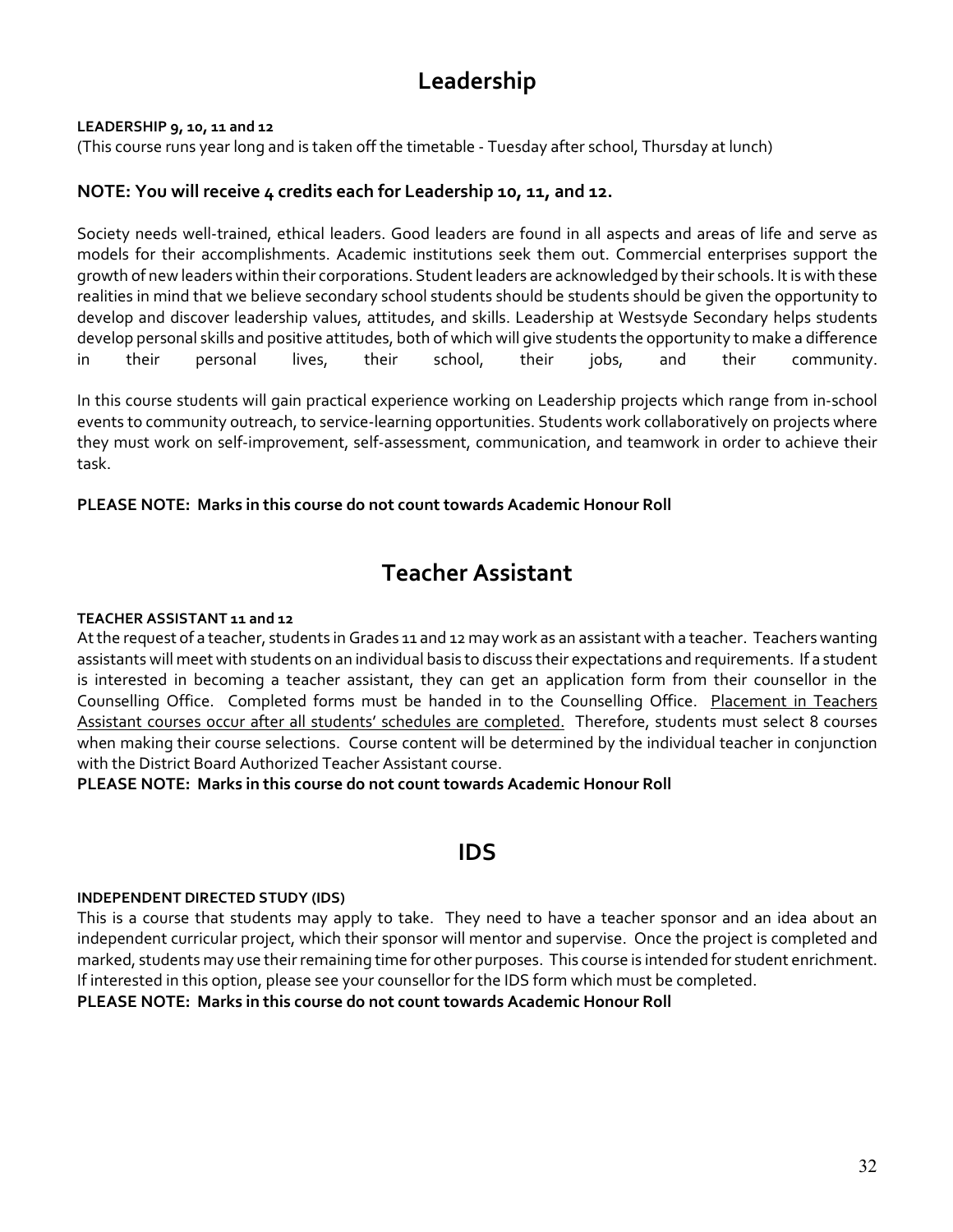# **LEARNING ASSISTANCE SERVICES**

<span id="page-32-0"></span>This program provides help to a broad range of students who are on the regular program of studies, but experience learning challenges. Students who need occasional help can drop by Room 8 at lunch, or after school. Students needing specific help may be timetabled into the LA room. Some of the services provided by LA include: assistance with academic courses; adapted learning materials; tutoring; word processing; organizational help; study skills; assignment tracking; test support and proof-reading. Parents are welcome to contact the teacher for further information.

# **POST SECONDARY INFORMATION**

<span id="page-32-1"></span>The information below is subject to change by the institutions. Students are advised to see a counsellor or university website for the most current information.

### **THOMPSON RIVERS UNIVERSITY (TRU)**

General Admission requirements: BC High School Graduation

Each Program and course at TRU has specific requirements. Students should consult the TRU calendar for admission requirements for individual programs.

As the vast percentage of Westsyde Secondary Students attend TRU, it is very important that students make themselves aware of the specific requirements for the various courses and programs. Students are strongly advised to see a school counsellor or contact the TRU Advising Office to determine the appropriate high school courses required for specific programs.

TRU accepts applications for admission as of October 1<sup>st</sup>. Students are advised to begin the application process at that time as registration for most courses and programs is on a first-come, first-served basis.

### **OTHER INSTITUTIONS IN BC and CANADA**

Admission varies depending on program chosen. Consult with your counsellors, University calendars or websites to obtain the exact requirements needed for specific programs. It is essential that students use the most current information as requirements change yearly.